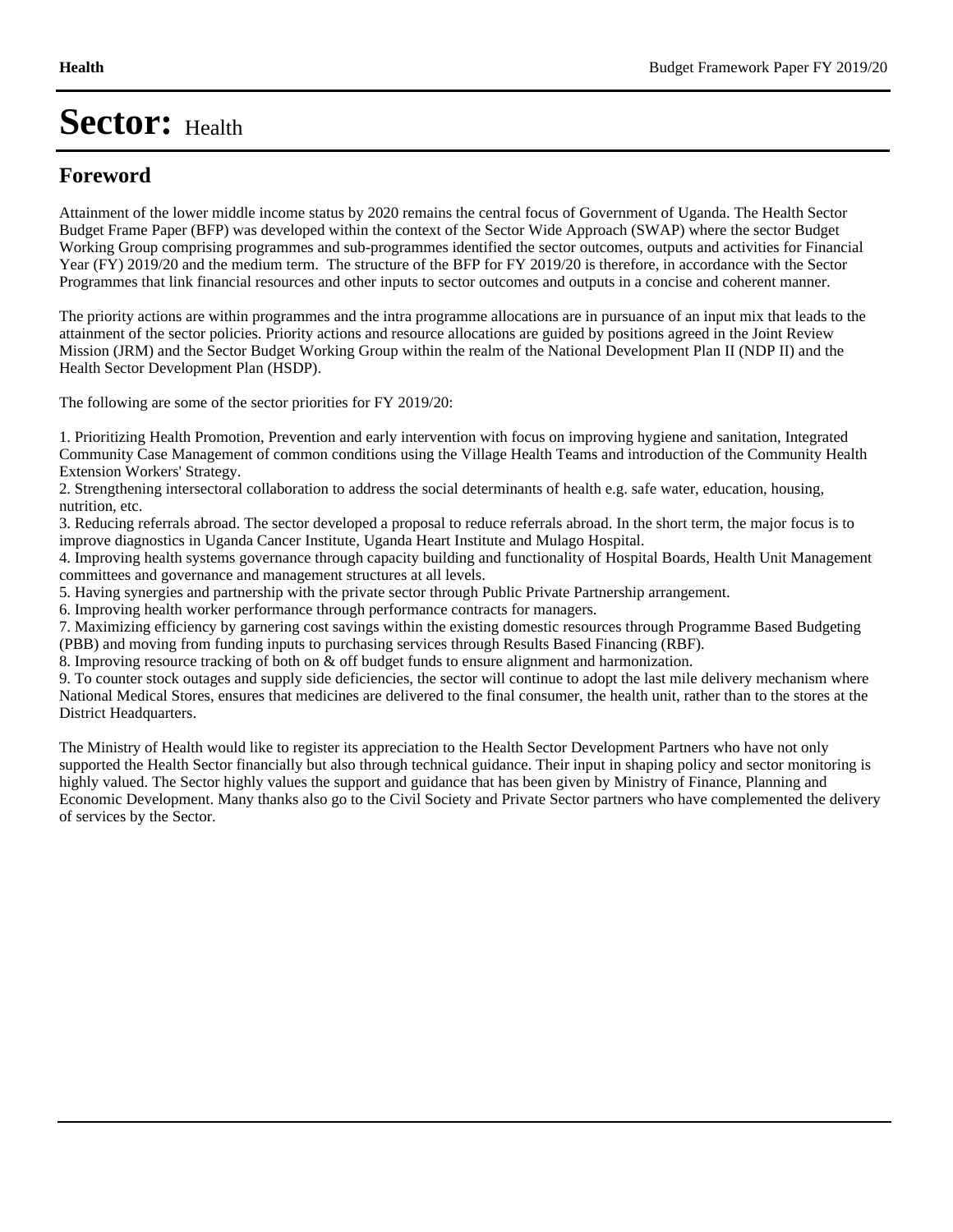N/A

#### *S1: Sector Overview*

This section provides an overview of Sector Expenditures and sets out the Sector's contribution to the NDP, its policy objectives, and key performance issues.

#### **(i) Snapshot of Sector Performance and Plans\***

|                  |                                    | 2017/18   |                           | 2018/19                           | 2019/20                          |           |           | <b>MTEF Budget Projections</b> |           |
|------------------|------------------------------------|-----------|---------------------------|-----------------------------------|----------------------------------|-----------|-----------|--------------------------------|-----------|
|                  |                                    | Outturn   | Approved<br><b>Budget</b> | <b>Spent by</b><br><b>End Sep</b> | <b>Proposed</b><br><b>Budget</b> | 2020/21   | 2021/22   | 2022/23                        | 2023/24   |
| <b>Recurrent</b> | <b>Wage</b>                        | 379.219   | 593.199                   | 137.975                           | 593.199                          | 619.187   | 646.474   | 675.126                        | 705.211   |
|                  | <b>Non Wage</b>                    | 456.448   | 473.421                   | 102.408                           | 458.610                          | 532.374   | 633.027   | 753.810                        | 898.750   |
| Devt.            | GoU                                | 103.922   | 173.484                   | 19.357                            | 152.385                          | 178.599   | 178.599   | 178.599                        | 178.599   |
|                  | Ext. Fin.                          | 214.853   | 1.069.964                 | 9.372                             | 1.074.223                        | 100.190   | 85.380    | 0.000                          | 0.000     |
|                  | <b>GoU</b> Total                   | 939.589   | 1,240.104                 | 259.739                           | 1.204.194                        | 1.330.160 | 1,458.100 | 1,607.535                      | 1,782.559 |
|                  | <b>Total GoU+Ext Fin</b><br>(MTEF) | 1,154.442 | 2.310.068                 | 269.112                           | 2,278.417                        | 1.430.350 | 1,543.480 | 1,607.535                      | 1,782.559 |
|                  | <b>A.I.A Total</b>                 | 17.826    | 53.494                    | 11.224                            | 53.851                           | 84.292    | 138.117   | 171.562                        | 247.198   |
|                  | <b>Grand Total</b>                 | 1,172.267 | 2,363.562                 | 280.336                           | 2,332.268                        | 1,514.642 | 1.681.598 | 1,779,097                      | 2,029.757 |

#### **Table S1.1 Overview of Sector Expenditure (Ushs Billion)**

#### **(ii) Sector Contributions to the National Development Plan**

The health sector is critical in the attainment of Uganda Vision 2040 by producing a healthy and productive population that effectively contributes to socio-economic growth.

In order to achieve the National Development Agenda, the health sector will continue to focus on delivery of promotive, preventive, curative, palliative and rehabilitative health care services to all people in Uganda. This implies that the roles and contributions of players namely the government, non-governmental, private players, traditional and complimentary health practitioners remain pertinent in the implementation of the NDP II.

The health sector development priorities have been defined around strengthening the national health system including governance; disease prevention, mitigation and control; health education and promotion, curative services; rehabilitation services; palliative services; Control of HIV/AIDS, Malaria, Tuberculosis & Hepatitis, Human resource (attraction, motivation, retention, training and development) and health infrastructure development.

The sector will focus on the following so as to foster the NDP priorities:

1-Providing inclusive and quality health care services through policy formulation and providing strategic direction, planning and coordination of health care provision in Uganda.

2-Increasing financial risk protection of households against impoverishment due to health expenditures.

3-Addressing the key determinants of health through strengthening of inter-sectoral collaborations and partnerships.

4-Enhancing the health sector competitiveness in the region and globally.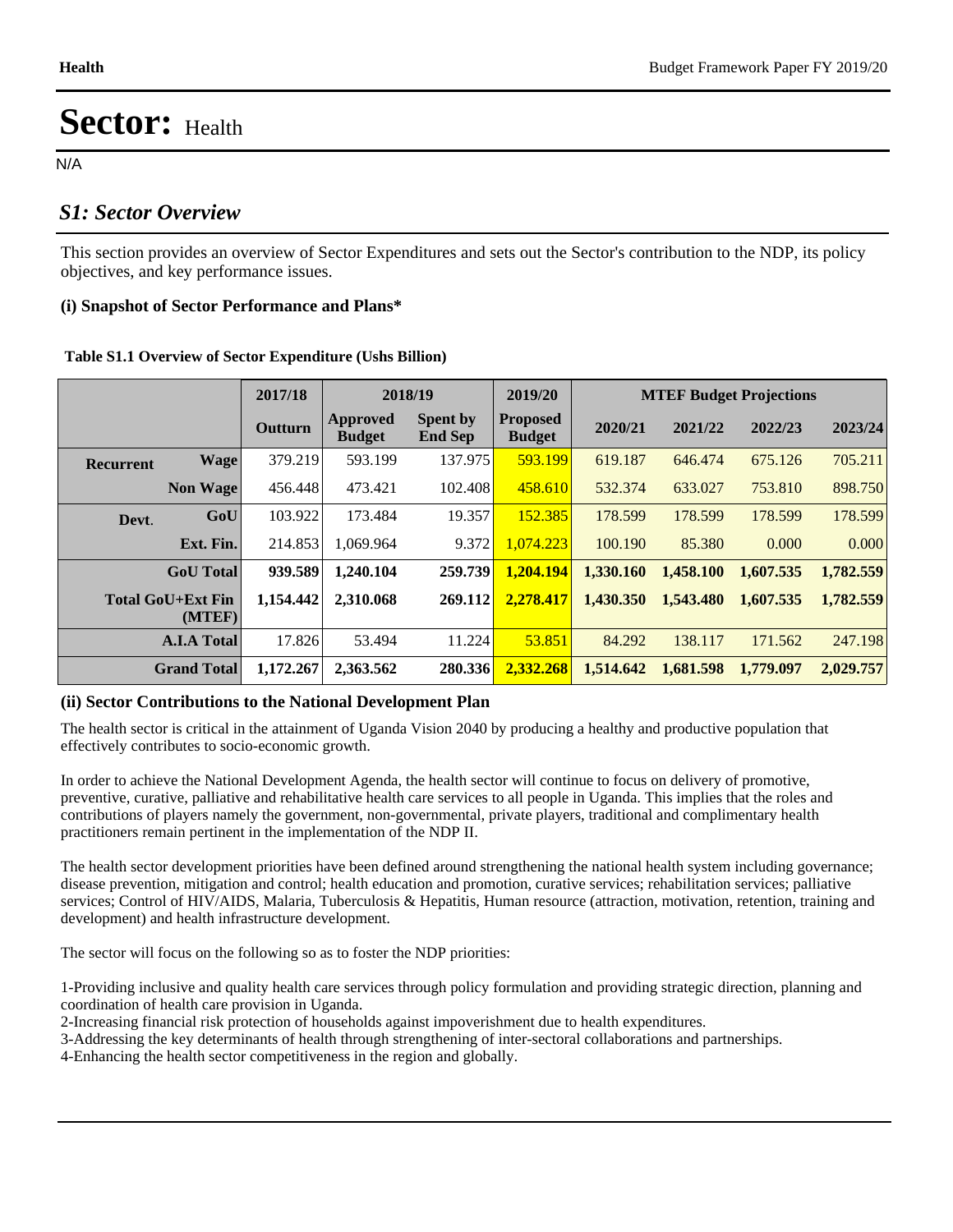#### **(iii) Medium Term Sector Policy Objectives**

Reduce morbidity and mortality from the major causes of ill health and premature death and reduce disparities therein.

#### **(iv) Sector Investment Plans**

The focus is Improving health infrastructure with key focus on Health Center III's, some General Hospitals and HC IVs. By FY 2021/22 all sub counties shall have functional HC IIIs. Key among the planned investments over the medium term include;

1-Under the Uganda Reproductive, Maternal and child health Improvement project, 41 HC IIs will be upgraded to HC IIIs and 40 HC IIIs functionalised in 56 districts

2- Under the Inter-Governmental Fiscal Transfer Program, 105 HC IIs will be upgraded to HC IIIs. This is in addition to 124 upgraded in FY 2018/19 bringing the total number to 229.

3-Expansion, rehabilitation, and equipping of Yumbe & Kayunga Hospitals will be completed.

4- Rehabilitation and equipping of Kawolo Hospital will be completed. Rehabilitation and equipping of Busolwe Hospital has commenced.

#### **Table S1.2 SECTOR OUTCOMES AND OUTCOME INDICATORS**

#### **Sector Outcome : Improved quality of life at all levels**

#### **Sector Objectives contributed to by the Sector Outcome**

1. To contribute to the production of a healthy human capital through provision of equitable, safe and sustainable health services.

| <b>Sector Outcome Indicators</b> | Q4 Actual | <b>Performance Targets</b> |                  |                 |            |         |         |  |
|----------------------------------|-----------|----------------------------|------------------|-----------------|------------|---------|---------|--|
|                                  | 2017/18   | 2018/19                    | <b>Base year</b> | <b>Baseline</b> | 2019/20    | 2020/21 | 2021/22 |  |
| Infant mortality rate            | 43        | 45.00                      | 2016             | 43              | 30         | 28      | 26      |  |
| Under-five mortality rate        | 64        | 53                         | 2016             | 64              | 53         | 51      | 49      |  |
| Maternal mortality rate          | 368       | 348                        | 2016             | 336             | <b>211</b> | 195     | 180     |  |

#### **S2: PROGRAMME OUTCOMES,OUTCOME INDICATORS AND PROPOSED BUDGET ALLOCATIONS ALIGNED TO THE NDP**

#### **Table S2.1: Programme Outcomes and Outcome Indicators Aligned to the NDP**

|                                                           | Vote 014 : Ministry of Health           |                                                                              |  |  |  |  |
|-----------------------------------------------------------|-----------------------------------------|------------------------------------------------------------------------------|--|--|--|--|
| Programme:                                                |                                         | 01 Health Monitoring and Quality Assurance                                   |  |  |  |  |
| <b>Programme Objective:</b>                               |                                         | To Improve quality of health care and patient safety                         |  |  |  |  |
| <b>Responsible Officer:</b>                               | Permanent Secretary, Ministry of Health |                                                                              |  |  |  |  |
| <b>Programme Outcome:</b>                                 |                                         | Conduct regular health sector performance review, monitoring and evaluation. |  |  |  |  |
| Sector Outcomes contributed to by the Programme Outcome   |                                         |                                                                              |  |  |  |  |
| 1. Improved level of sector collaboration and partnership |                                         |                                                                              |  |  |  |  |
|                                                           |                                         | <b>Performance Targets</b>                                                   |  |  |  |  |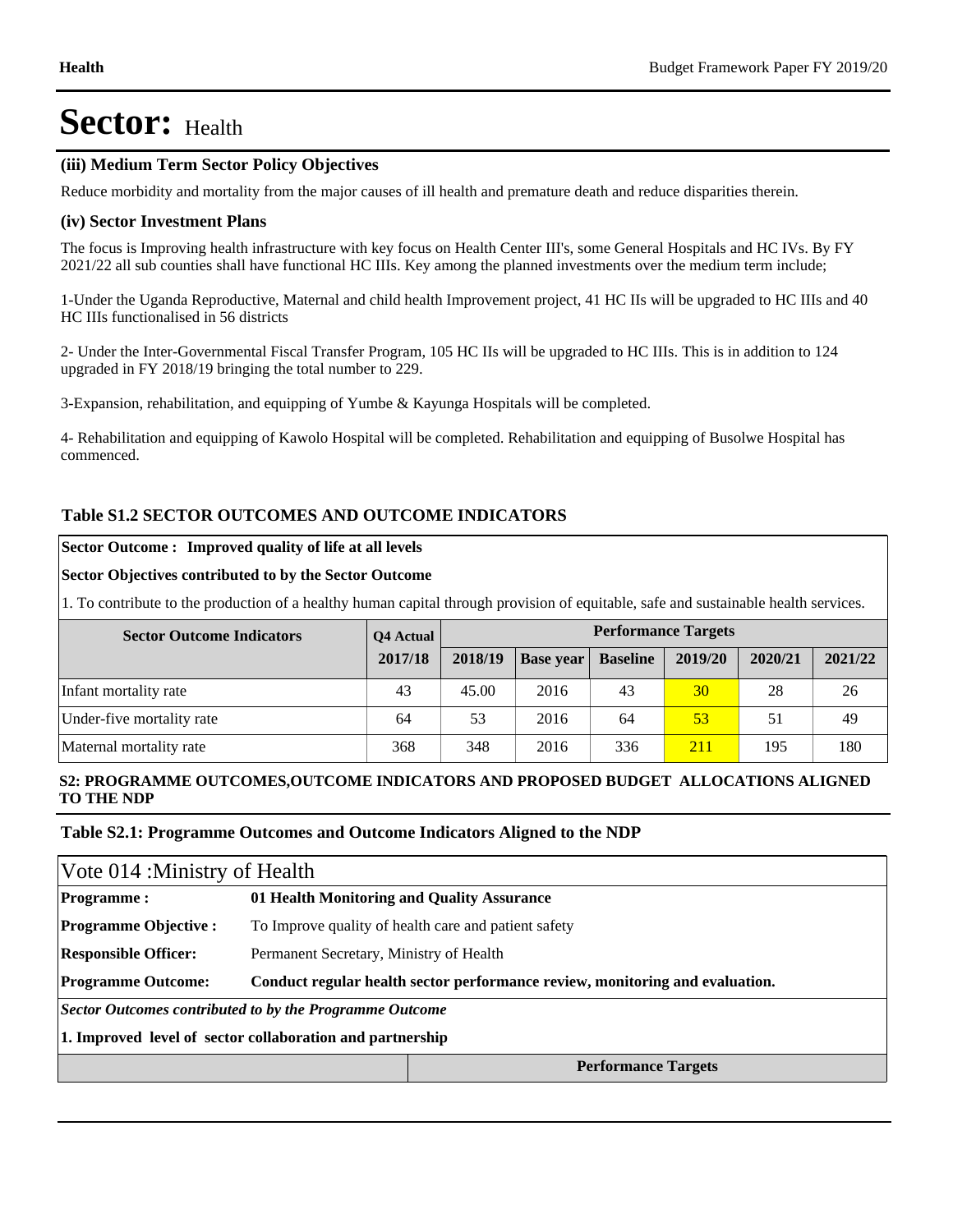| <b>Programme Performance Indicators</b>                                                                                               |                                                                                                                                                  | 2017/18<br><b>Actual</b> | 2018/19<br>Q1 Actual | 2019/20<br>2020/21<br>2021/22<br><b>Target</b><br><b>Target</b><br><b>Target</b> |                          |                          |  |
|---------------------------------------------------------------------------------------------------------------------------------------|--------------------------------------------------------------------------------------------------------------------------------------------------|--------------------------|----------------------|----------------------------------------------------------------------------------|--------------------------|--------------------------|--|
| • Proportion of health facilities attaining Star $3(>75)$<br>status under the health facility quality of care<br>assessement program; |                                                                                                                                                  | 5%                       | 3%                   | 30%                                                                              | 35%                      | 40%                      |  |
| <b>Programme:</b>                                                                                                                     | 02 Health infrastructure and equipment                                                                                                           |                          |                      |                                                                                  |                          |                          |  |
| <b>Programme Objective:</b>                                                                                                           | To improve the quality and accessible health infrastructure and equipment                                                                        |                          |                      |                                                                                  |                          |                          |  |
| <b>Responsible Officer:</b>                                                                                                           | Permanent Secretary, Ministry of Health                                                                                                          |                          |                      |                                                                                  |                          |                          |  |
| <b>Programme Outcome:</b>                                                                                                             | Development and management of health sector infrastructure and equipment.                                                                        |                          |                      |                                                                                  |                          |                          |  |
| <b>Sector Outcomes contributed to by the Programme Outcome</b>                                                                        |                                                                                                                                                  |                          |                      |                                                                                  |                          |                          |  |
| 1. Improved quality of life at all levels                                                                                             |                                                                                                                                                  |                          |                      |                                                                                  |                          |                          |  |
|                                                                                                                                       |                                                                                                                                                  |                          |                      | <b>Performance Targets</b>                                                       |                          |                          |  |
| <b>Programme Performance Indicators</b>                                                                                               |                                                                                                                                                  | 2017/18<br><b>Actual</b> | 2018/19<br>Q1 Actual | 2019/20<br><b>Target</b>                                                         | 2020/21<br><b>Target</b> | 2021/22<br><b>Target</b> |  |
| • Proportion of the functional health centre IVs<br>(offering ceaserian and blood transfusion section)                                |                                                                                                                                                  | 40%                      | 50%                  | 75%                                                                              | 85%                      | 90%                      |  |
| • Proportion of subcounties with functional HC IIIs;                                                                                  |                                                                                                                                                  | 76%                      | 30%                  | 40%                                                                              | 45%                      | 50%                      |  |
| • Proportion of functional imaging and radiography<br>equipment in hospitals;                                                         |                                                                                                                                                  | 48%                      | 50%                  | 80%                                                                              | 85%                      | 90%                      |  |
| <b>Programme:</b>                                                                                                                     | 03 Health Research                                                                                                                               |                          |                      |                                                                                  |                          |                          |  |
| <b>Programme Objective:</b>                                                                                                           | To improve research for enhanced innovations, inventions and applications                                                                        |                          |                      |                                                                                  |                          |                          |  |
| <b>Responsible Officer:</b>                                                                                                           | Permanent Secretary, Ministry of Health                                                                                                          |                          |                      |                                                                                  |                          |                          |  |
| <b>Programme Outcome:</b>                                                                                                             | Undertake basic, epidemiological, applied, interventional and operational<br>research; Chemotherapeutic research; Coordinate research activities |                          |                      |                                                                                  |                          |                          |  |
| Sector Outcomes contributed to by the Programme Outcome                                                                               |                                                                                                                                                  |                          |                      |                                                                                  |                          |                          |  |
| 1. Enhanced competitiveness in the health sector                                                                                      |                                                                                                                                                  |                          |                      |                                                                                  |                          |                          |  |
|                                                                                                                                       |                                                                                                                                                  |                          |                      | <b>Performance Targets</b>                                                       |                          |                          |  |
| <b>Programme Performance Indicators</b>                                                                                               |                                                                                                                                                  | 2017/18<br><b>Actual</b> | 2018/19<br>Q1 Actual | 2019/20<br><b>Target</b>                                                         | 2020/21<br><b>Target</b> | 2021/22<br><b>Target</b> |  |
| • Proportion of reseach informed policy and guidelines                                                                                |                                                                                                                                                  | 75%                      | 25%                  | 50%                                                                              | 70%                      | 100%                     |  |
| <b>Programme:</b>                                                                                                                     | 05 Pharmaceutical and other Supplies                                                                                                             |                          |                      |                                                                                  |                          |                          |  |
| <b>Programme Objective:</b>                                                                                                           | To improve the quality and accessible medicines, equipment and other health supplies                                                             |                          |                      |                                                                                  |                          |                          |  |
| <b>Responsible Officer:</b>                                                                                                           | Permanent Secretary, Ministry of health                                                                                                          |                          |                      |                                                                                  |                          |                          |  |
| <b>Programme Outcome:</b>                                                                                                             | Development of policy and guidelines for Medicines , equipment and other health supplies                                                         |                          |                      |                                                                                  |                          |                          |  |
| <b>Sector Outcomes contributed to by the Programme Outcome</b>                                                                        |                                                                                                                                                  |                          |                      |                                                                                  |                          |                          |  |
| 1. Improved quality of life at all levels                                                                                             |                                                                                                                                                  |                          |                      |                                                                                  |                          |                          |  |
|                                                                                                                                       |                                                                                                                                                  |                          |                      | <b>Performance Targets</b>                                                       |                          |                          |  |
| <b>Programme Performance Indicators</b>                                                                                               |                                                                                                                                                  | 2017/18<br><b>Actual</b> | 2018/19<br>Q1 Actual | 2019/20<br><b>Target</b>                                                         | 2020/21<br><b>Target</b> | 2021/22<br><b>Target</b> |  |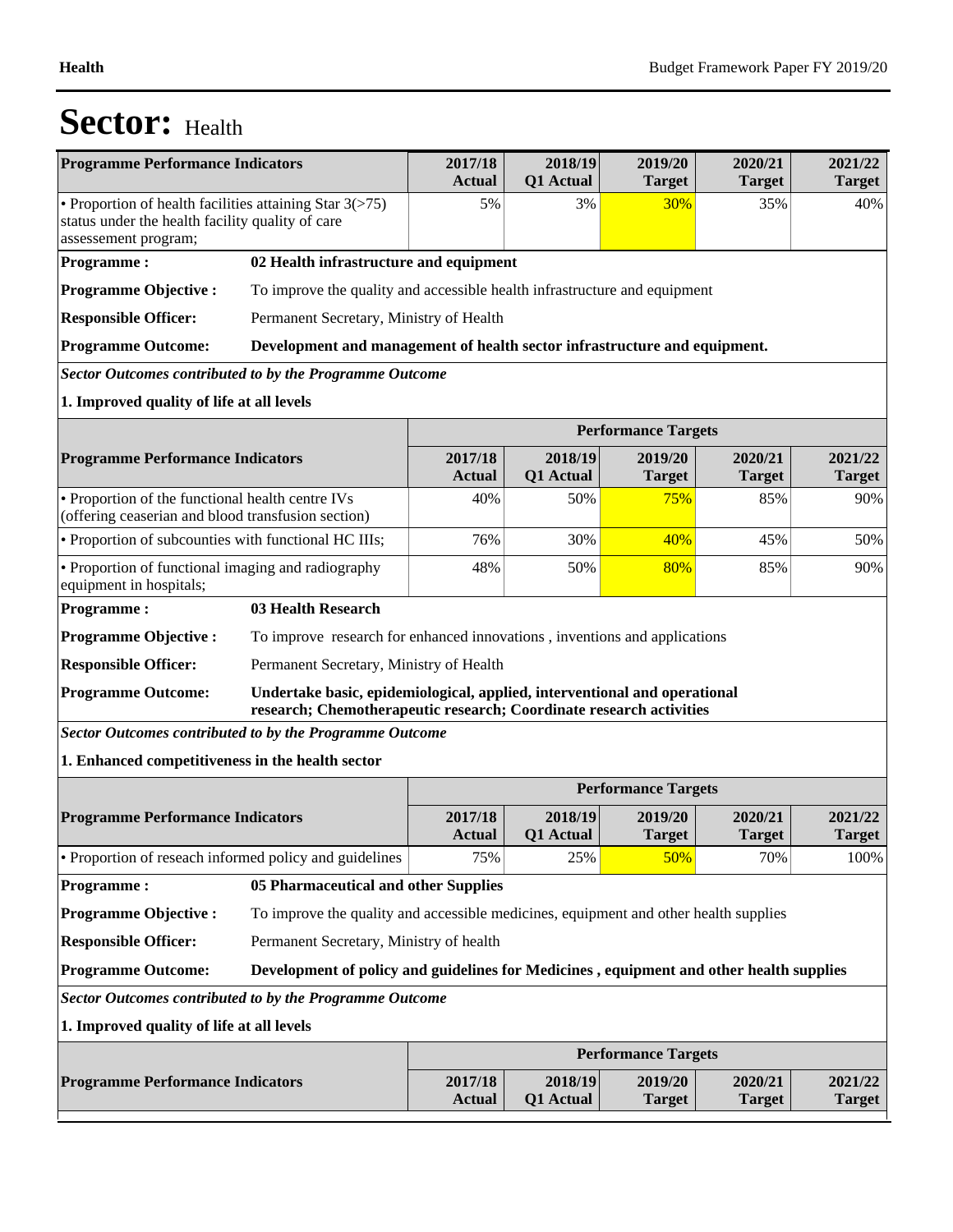| • Proportion of health facilities without drug stock out<br>98%<br>50%<br>98%<br>99%<br>for 41 tracer medicines in previous 3 months                                    |                                                                                                                                                                     |                          |                            |                            | 100%                     |                          |
|-------------------------------------------------------------------------------------------------------------------------------------------------------------------------|---------------------------------------------------------------------------------------------------------------------------------------------------------------------|--------------------------|----------------------------|----------------------------|--------------------------|--------------------------|
| <b>Programme:</b>                                                                                                                                                       | 06 Public Health Services                                                                                                                                           |                          |                            |                            |                          |                          |
| <b>Programme Objective:</b>                                                                                                                                             | To Undertake Policy Development, Coordination, Planning, Implementation oversight, Monitoring<br>and Evaluation of Communicable Disease Control Programs in Uganda. |                          |                            |                            |                          |                          |
| <b>Responsible Officer:</b>                                                                                                                                             | Permanent Secretary Ministry of Health                                                                                                                              |                          |                            |                            |                          |                          |
| <b>Programme Outcome:</b>                                                                                                                                               | Quality and accessible public health services                                                                                                                       |                          |                            |                            |                          |                          |
| <b>Sector Outcomes contributed to by the Programme Outcome</b>                                                                                                          |                                                                                                                                                                     |                          |                            |                            |                          |                          |
| 1. Improved quality of life at all levels                                                                                                                               |                                                                                                                                                                     |                          |                            |                            |                          |                          |
|                                                                                                                                                                         |                                                                                                                                                                     |                          | <b>Performance Targets</b> |                            |                          |                          |
| <b>Programme Performance Indicators</b>                                                                                                                                 |                                                                                                                                                                     | 2017/18<br><b>Actual</b> | 2018/19<br>Q1 Actual       | 2019/20<br><b>Target</b>   | 2020/21<br><b>Target</b> | 2021/22<br><b>Target</b> |
| • DPT3 Coverage                                                                                                                                                         |                                                                                                                                                                     | 95%                      | 95%                        | 97%                        | 97%                      | 97%                      |
| • Couple Years of protection                                                                                                                                            |                                                                                                                                                                     | 2,540,251                | 1,125,000                  | 4,700,000                  | 4,800,000                | 4,900,000                |
| • Proportion of epidemics/disease outbreaks contained                                                                                                                   |                                                                                                                                                                     | 100%                     | 100%                       | 100%                       | 100%                     | 100%                     |
| <b>Programme:</b>                                                                                                                                                       | <b>08 Clinical Health Services</b>                                                                                                                                  |                          |                            |                            |                          |                          |
| <b>Responsible Officer:</b><br><b>Programme Outcome:</b><br><b>Sector Outcomes contributed to by the Programme Outcome</b><br>1. Improved quality of life at all levels | Coordination of medical board, interns and tertiary health issues.<br>Permanent Secretary Ministry of Health<br>Quality and accessible clinical health services     |                          |                            |                            |                          |                          |
|                                                                                                                                                                         |                                                                                                                                                                     |                          |                            | <b>Performance Targets</b> |                          |                          |
| <b>Programme Performance Indicators</b>                                                                                                                                 |                                                                                                                                                                     | 2017/18<br><b>Actual</b> | 2018/19                    | 2019/20                    | 2020/21                  |                          |
|                                                                                                                                                                         |                                                                                                                                                                     |                          | Q1 Actual                  | <b>Target</b>              | <b>Target</b>            | 2021/22<br><b>Target</b> |
|                                                                                                                                                                         | • Institutional/Facility based Infant Mortality rate                                                                                                                | 43%                      | 22                         | 44                         | 42                       | 40                       |
| · Institutional/Facility based perinatal mortality rate                                                                                                                 |                                                                                                                                                                     | 16                       | 24                         | 16                         | 15                       | 14                       |
| • Institutional/Facility based Maternity Mortality rate                                                                                                                 |                                                                                                                                                                     | 368                      | 104                        | 90                         | 80                       | 70                       |
| <b>Programme:</b>                                                                                                                                                       | <b>49 Policy, Planning and Support Services</b>                                                                                                                     |                          |                            |                            |                          |                          |
| <b>Programme Objective:</b>                                                                                                                                             | To improve the Health policy, strategic direction, planning and coordination                                                                                        |                          |                            |                            |                          |                          |
| <b>Responsible Officer:</b>                                                                                                                                             | Permanent Secretary, Ministry of Health                                                                                                                             |                          |                            |                            |                          |                          |
| <b>Programme Outcome:</b>                                                                                                                                               | Policy development , financial management, auditing, human resource<br>development, planning, budgeting, administrative and nursing services.                       |                          |                            |                            |                          |                          |
| <b>Sector Outcomes contributed to by the Programme Outcome</b>                                                                                                          |                                                                                                                                                                     |                          |                            |                            |                          |                          |
| 1. Improved level of sector collaboration and partnership                                                                                                               |                                                                                                                                                                     |                          |                            |                            |                          |                          |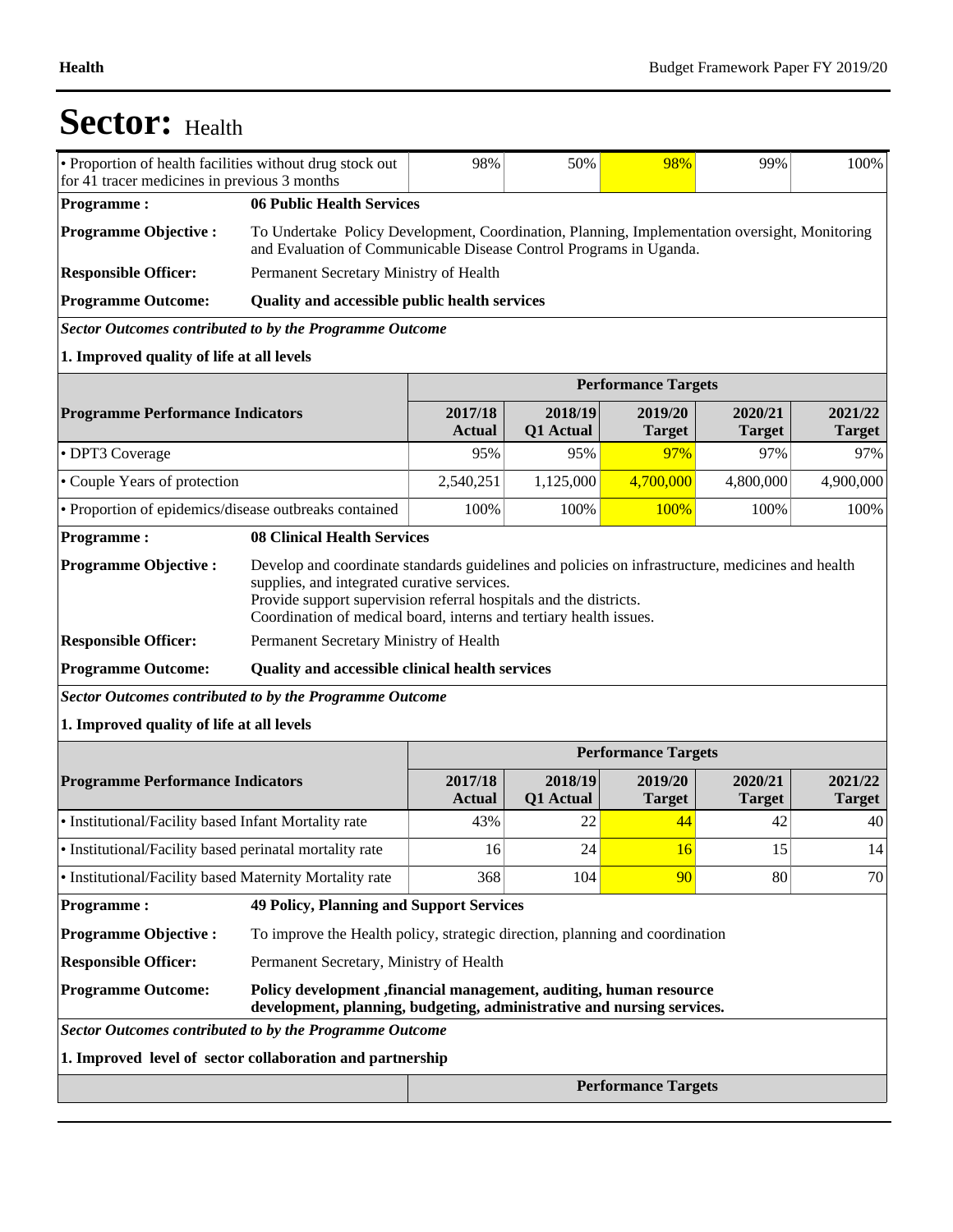| <b>Programme Performance Indicators</b>                                                                             |                                                                                                                                     | 2017/18<br>Actual                                                                                                                                                                                                                                                                                                                    | 2018/19<br>Q1 Actual | 2019/20<br><b>Target</b>   | 2020/21<br><b>Target</b> | 2021/22<br><b>Target</b> |  |
|---------------------------------------------------------------------------------------------------------------------|-------------------------------------------------------------------------------------------------------------------------------------|--------------------------------------------------------------------------------------------------------------------------------------------------------------------------------------------------------------------------------------------------------------------------------------------------------------------------------------|----------------------|----------------------------|--------------------------|--------------------------|--|
| • Proportion of national and HLG with comprehensive<br>annual health plans and budgets                              |                                                                                                                                     | 100%                                                                                                                                                                                                                                                                                                                                 | 100%                 | 100%                       | 100%                     | 100%                     |  |
| • proportion of quarterly sector performance reports<br>analysed and actioned                                       |                                                                                                                                     | 100%                                                                                                                                                                                                                                                                                                                                 | 85%                  | 100%                       | 100%                     | 100%                     |  |
| • Timeliness and completeness of monthly HMIS<br>reporting                                                          |                                                                                                                                     | 100%                                                                                                                                                                                                                                                                                                                                 | 91%                  | 100%                       | 100%                     | 100%                     |  |
| Vote 107 : Uganda AIDS Commission                                                                                   |                                                                                                                                     |                                                                                                                                                                                                                                                                                                                                      |                      |                            |                          |                          |  |
| <b>Programme:</b>                                                                                                   | <b>51 HIV/AIDS Services Coordination</b>                                                                                            |                                                                                                                                                                                                                                                                                                                                      |                      |                            |                          |                          |  |
| <b>Programme Objective:</b>                                                                                         | response<br>making                                                                                                                  | 1. To strengthen governance, leadership, and management systems<br>2. To mobilize adequate resources for the national HIV and AIDS response<br>3. To enhance gender sensitive advocacy and communication for the national HIV and AIDS<br>4. To strengthen HIV and AIDS strategic information management for evidence based decision |                      |                            |                          |                          |  |
| <b>Responsible Officer:</b>                                                                                         | Dr. Nelson Musoba                                                                                                                   |                                                                                                                                                                                                                                                                                                                                      |                      |                            |                          |                          |  |
| <b>Programme Outcome:</b>                                                                                           | Reduction in number of new infections (incidence)                                                                                   |                                                                                                                                                                                                                                                                                                                                      |                      |                            |                          |                          |  |
| <b>Sector Outcomes contributed to by the Programme Outcome</b>                                                      |                                                                                                                                     |                                                                                                                                                                                                                                                                                                                                      |                      |                            |                          |                          |  |
| 1. Improved quality of life at all levels                                                                           |                                                                                                                                     |                                                                                                                                                                                                                                                                                                                                      |                      |                            |                          |                          |  |
|                                                                                                                     |                                                                                                                                     |                                                                                                                                                                                                                                                                                                                                      |                      | <b>Performance Targets</b> |                          |                          |  |
| <b>Programme Performance Indicators</b>                                                                             |                                                                                                                                     | 2017/18<br><b>Actual</b>                                                                                                                                                                                                                                                                                                             | 2018/19<br>Q1 Actual | 2019/20<br><b>Target</b>   | 2020/21<br><b>Target</b> | 2021/22<br><b>Target</b> |  |
| • HIV - incidence(Numbers)                                                                                          |                                                                                                                                     | 46,487                                                                                                                                                                                                                                                                                                                               | 46,000               | 40,000                     | 35,000                   | 30,000                   |  |
| • Proportion of functional HIV/AIDS coordination<br>structures at national and district levels                      |                                                                                                                                     | 80%                                                                                                                                                                                                                                                                                                                                  | 80%                  | 95%                        | 100%                     | 100%                     |  |
| • % increase in number of large workplaces(30<br>workers and over) with HIV/AIDS workplace policies<br>and programs |                                                                                                                                     | 85%                                                                                                                                                                                                                                                                                                                                  | 70%                  | 95%                        | 100%                     | 100%                     |  |
| Vote 114 : Uganda Cancer Institute                                                                                  |                                                                                                                                     |                                                                                                                                                                                                                                                                                                                                      |                      |                            |                          |                          |  |
| <b>Programme:</b>                                                                                                   | <b>57 Cancer Services</b>                                                                                                           |                                                                                                                                                                                                                                                                                                                                      |                      |                            |                          |                          |  |
| <b>Programme Objective:</b>                                                                                         | To reduce the incidences of cancer cases and associated mortalities through excelling in prevention,<br>care, research and training |                                                                                                                                                                                                                                                                                                                                      |                      |                            |                          |                          |  |
| <b>Responsible Officer:</b>                                                                                         | Dr Jackson Orem                                                                                                                     |                                                                                                                                                                                                                                                                                                                                      |                      |                            |                          |                          |  |
| <b>Programme Outcome:</b>                                                                                           | <b>Improved cancer services</b>                                                                                                     |                                                                                                                                                                                                                                                                                                                                      |                      |                            |                          |                          |  |
| <b>Sector Outcomes contributed to by the Programme Outcome</b>                                                      |                                                                                                                                     |                                                                                                                                                                                                                                                                                                                                      |                      |                            |                          |                          |  |
|                                                                                                                     |                                                                                                                                     |                                                                                                                                                                                                                                                                                                                                      |                      |                            |                          |                          |  |
| 1. Improved quality of life at all levels                                                                           |                                                                                                                                     |                                                                                                                                                                                                                                                                                                                                      |                      |                            |                          |                          |  |
|                                                                                                                     |                                                                                                                                     |                                                                                                                                                                                                                                                                                                                                      |                      | <b>Performance Targets</b> |                          |                          |  |
| <b>Programme Performance Indicators</b>                                                                             |                                                                                                                                     | 2017/18<br><b>Actual</b>                                                                                                                                                                                                                                                                                                             | 2018/19<br>Q1 Actual | 2019/20<br><b>Target</b>   | 2020/21<br><b>Target</b> | 2021/22<br><b>Target</b> |  |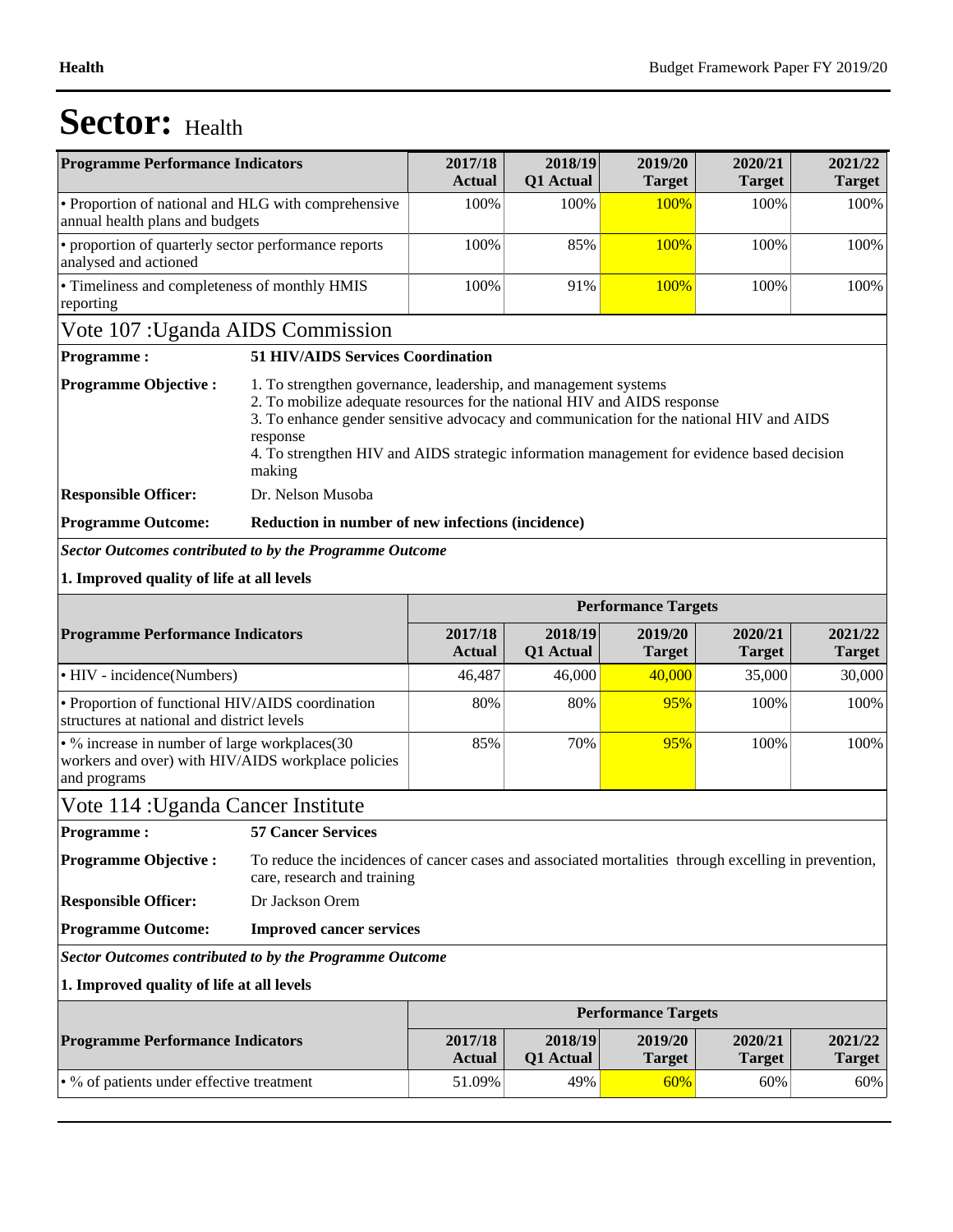| Vote 115 : Uganda Heart Institute                                                                            |                                                                                                                     |                          |                      |                            |                          |                          |
|--------------------------------------------------------------------------------------------------------------|---------------------------------------------------------------------------------------------------------------------|--------------------------|----------------------|----------------------------|--------------------------|--------------------------|
| <b>Programme:</b>                                                                                            | <b>58 Heart Services</b>                                                                                            |                          |                      |                            |                          |                          |
| <b>Programme Objective:</b>                                                                                  | 1. To enhance health promotion and prevention of cardiovascular disease                                             |                          |                      |                            |                          |                          |
|                                                                                                              | 2. To increase institutional effectiveness and efficiency in delivery of cardiovascular services                    |                          |                      |                            |                          |                          |
|                                                                                                              | 3. To provide quality, equitable and accessible cardiovascular services to both local and international<br>clients. |                          |                      |                            |                          |                          |
|                                                                                                              | 4. To carry out clinical and operational research in cardiovascular disease and its management                      |                          |                      |                            |                          |                          |
|                                                                                                              | 5. To regulate quality of cardiovascular care in Uganda.                                                            |                          |                      |                            |                          |                          |
| <b>Responsible Officer:</b>                                                                                  | Dr. Omagino O.O. John                                                                                               |                          |                      |                            |                          |                          |
| <b>Programme Outcome:</b>                                                                                    | <b>Quality and accessible Heart Services</b>                                                                        |                          |                      |                            |                          |                          |
| Sector Outcomes contributed to by the Programme Outcome                                                      |                                                                                                                     |                          |                      |                            |                          |                          |
| 1. Enhanced competitiveness in the health sector                                                             |                                                                                                                     |                          |                      |                            |                          |                          |
|                                                                                                              |                                                                                                                     |                          |                      | <b>Performance Targets</b> |                          |                          |
| <b>Programme Performance Indicators</b>                                                                      |                                                                                                                     | 2017/18<br><b>Actual</b> | 2018/19<br>Q1 Actual | 2019/20<br><b>Target</b>   | 2020/21<br><b>Target</b> | 2021/22<br><b>Target</b> |
| • Proportion of patients in need of cardiac surgery<br>operated                                              |                                                                                                                     | 70%                      | 13%                  | 75%                        | 80%                      | 85%                      |
| • Annual(%) decrease in number of referrals for heart<br>conditions abroad                                   |                                                                                                                     | 40%                      | 40%                  | 35%                        | 32%                      | 30%                      |
| <b>Vote 116: National Medical Stores</b>                                                                     |                                                                                                                     |                          |                      |                            |                          |                          |
| <b>Programme:</b>                                                                                            | 59 Pharmaceutical and Medical Supplies                                                                              |                          |                      |                            |                          |                          |
| <b>Programme Objective:</b>                                                                                  | To provide supplies of medicines and other pharmaceutical supplies to the Ugandan Population                        |                          |                      |                            |                          |                          |
| <b>Responsible Officer:</b>                                                                                  | Mr. Moses Kamabare                                                                                                  |                          |                      |                            |                          |                          |
| <b>Programme Outcome:</b>                                                                                    | Quality and accessible medicines, equipment and other health supplies                                               |                          |                      |                            |                          |                          |
| <b>Sector Outcomes contributed to by the Programme Outcome</b>                                               |                                                                                                                     |                          |                      |                            |                          |                          |
| 1. Improved quality of life at all levels                                                                    |                                                                                                                     |                          |                      |                            |                          |                          |
|                                                                                                              |                                                                                                                     |                          |                      | <b>Performance Targets</b> |                          |                          |
| <b>Programme Performance Indicators</b>                                                                      |                                                                                                                     | 2017/18<br><b>Actual</b> | 2018/19<br>Q1 Actual | 2019/20<br><b>Target</b>   | 2020/21<br><b>Target</b> | 2021/22<br><b>Target</b> |
| • Proportion of medicines and supplies procured and<br>distributed against the consolidated procurement plan |                                                                                                                     | 99%                      | 21                   | 87%                        | 89%                      | 91%                      |
| • Proportion of health facilities without drug stock out<br>for 41 tracer medicines in previous 3 months     |                                                                                                                     | 90%                      | 21                   | 87%                        | 89%                      | 91%                      |
| Vote 122 : Kampala Capital City Authority                                                                    |                                                                                                                     |                          |                      |                            |                          |                          |
| <b>Programme:</b>                                                                                            | 07 Community Health Management                                                                                      |                          |                      |                            |                          |                          |
|                                                                                                              |                                                                                                                     |                          |                      |                            |                          |                          |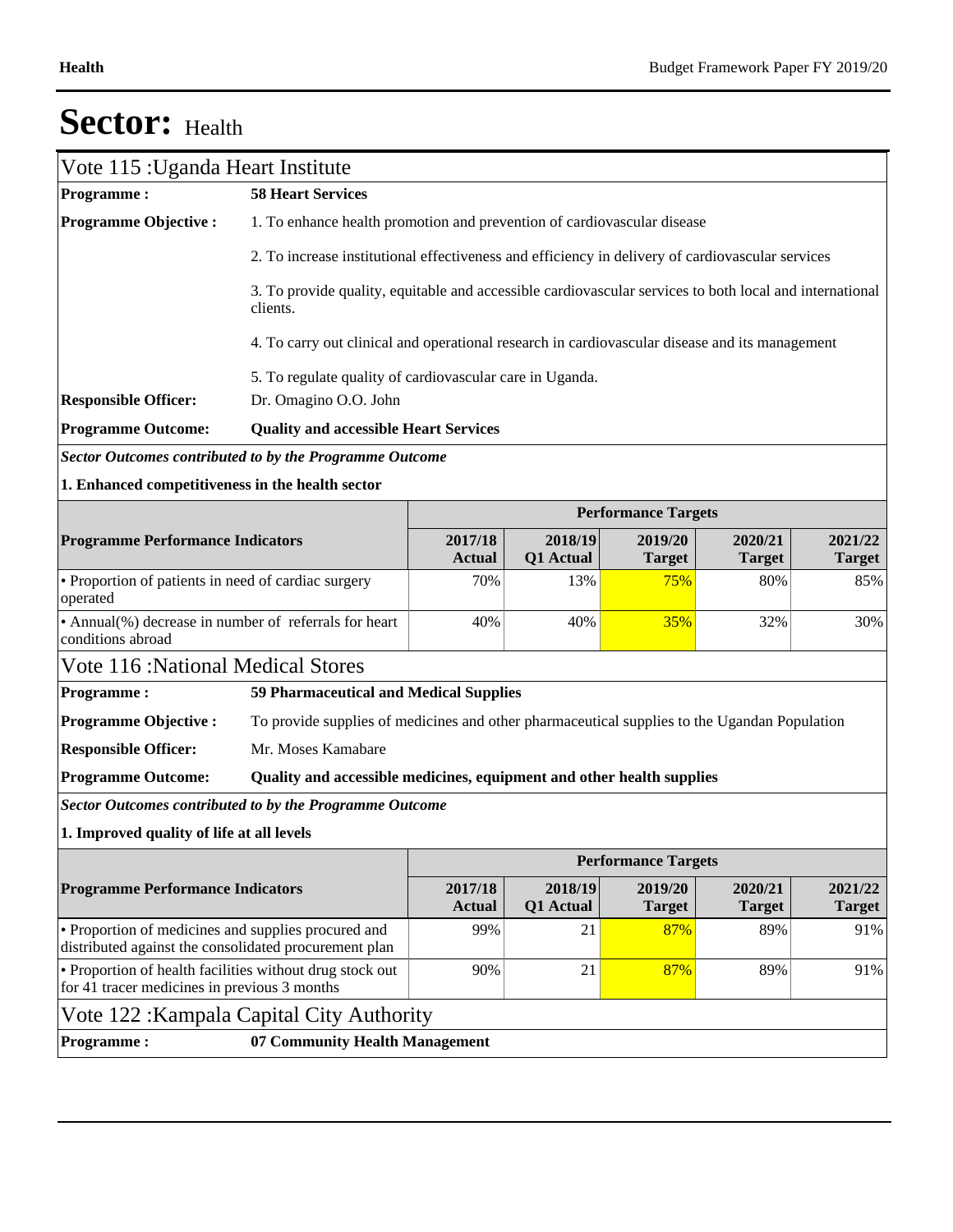| <b>Programme Objective:</b>                                                                                 | 1. Develop, monitor and evaluate the effectiveness of the KCCA Public Health Legislation; and<br>institute frameworks and standards to ensure the promotion of health and wellbeing of the<br>community.                                                                                                                                                                                                                                                                                                                                                                                    |                          |                      |                            |                          |                          |
|-------------------------------------------------------------------------------------------------------------|---------------------------------------------------------------------------------------------------------------------------------------------------------------------------------------------------------------------------------------------------------------------------------------------------------------------------------------------------------------------------------------------------------------------------------------------------------------------------------------------------------------------------------------------------------------------------------------------|--------------------------|----------------------|----------------------------|--------------------------|--------------------------|
|                                                                                                             | 2. Plan, conduct research, develop and monitor the implementation of strategies on epidemiology and<br>disease control including emergency management, vaccination/immunization, testing treatment and<br>health impact assessment surveys.                                                                                                                                                                                                                                                                                                                                                 |                          |                      |                            |                          |                          |
|                                                                                                             | 3. Plan, set benchmarks and monitor the implementation of health and wellbeing promotion through<br>periodic inspections and intensive health education.                                                                                                                                                                                                                                                                                                                                                                                                                                    |                          |                      |                            |                          |                          |
|                                                                                                             | 4. Plan and monitor the provision of efficient and appropriate health screening and treatment services<br>at all the City Maternal, Child Health and Medical Health Centres.                                                                                                                                                                                                                                                                                                                                                                                                                |                          |                      |                            |                          |                          |
|                                                                                                             | 5. Plan, and monitor the implementation of the Environmental and City Ambience Management<br>through the Water, Sewerage & Sanitation, Waste, Parklands, and Cemeteries Inspection and<br>Management                                                                                                                                                                                                                                                                                                                                                                                        |                          |                      |                            |                          |                          |
| <b>Responsible Officer:</b>                                                                                 | Director Public Health and Environment                                                                                                                                                                                                                                                                                                                                                                                                                                                                                                                                                      |                          |                      |                            |                          |                          |
| <b>Programme Outcome:</b>                                                                                   | Improved coverage of primary care services and Education in Kampala City.                                                                                                                                                                                                                                                                                                                                                                                                                                                                                                                   |                          |                      |                            |                          |                          |
| <b>Sector Outcomes contributed to by the Programme Outcome</b>                                              |                                                                                                                                                                                                                                                                                                                                                                                                                                                                                                                                                                                             |                          |                      |                            |                          |                          |
| 1. Improved quality of life at all levels                                                                   |                                                                                                                                                                                                                                                                                                                                                                                                                                                                                                                                                                                             |                          |                      |                            |                          |                          |
|                                                                                                             |                                                                                                                                                                                                                                                                                                                                                                                                                                                                                                                                                                                             |                          |                      | <b>Performance Targets</b> |                          |                          |
| <b>Programme Performance Indicators</b>                                                                     |                                                                                                                                                                                                                                                                                                                                                                                                                                                                                                                                                                                             | 2017/18<br><b>Actual</b> | 2018/19<br>Q1 Actual | 2019/20<br><b>Target</b>   | 2020/21<br><b>Target</b> | 2021/22<br><b>Target</b> |
| • Percentage change in OPD per capita in Kampala<br>City                                                    |                                                                                                                                                                                                                                                                                                                                                                                                                                                                                                                                                                                             | 3.16%                    | 4.14%                | 3.49%                      | 4.59%                    | 4.92%                    |
| Vote 134 : Health Service Commission                                                                        |                                                                                                                                                                                                                                                                                                                                                                                                                                                                                                                                                                                             |                          |                      |                            |                          |                          |
| <b>Programme:</b>                                                                                           | 52 Human Resource Management for Health                                                                                                                                                                                                                                                                                                                                                                                                                                                                                                                                                     |                          |                      |                            |                          |                          |
| <b>Programme Objective:</b>                                                                                 | 1. Provide timely advice to H.E. the President and Government on matters relating to the state of the<br>Health Service as mandated by the law.<br>2. Recruit in an efficient and effective manner health workers to meet Uganda citizen health needs in<br>accordance with the goals of the Health Sector Policy and Development Plan 2015/16 - 2019/20.<br>3. Carry out advocacy and make recommendations to improve the terms and conditions of service of<br>the health workforce.<br>4. Enhance the institutional capacity of the Health Service Commission to deliver on its mandate. |                          |                      |                            |                          |                          |
| <b>Responsible Officer:</b>                                                                                 | MARY THEOPISTA WENENE                                                                                                                                                                                                                                                                                                                                                                                                                                                                                                                                                                       |                          |                      |                            |                          |                          |
| <b>Programme Outcome:</b>                                                                                   | Improved status of human resources for health in the health service                                                                                                                                                                                                                                                                                                                                                                                                                                                                                                                         |                          |                      |                            |                          |                          |
| <b>Sector Outcomes contributed to by the Programme Outcome</b>                                              |                                                                                                                                                                                                                                                                                                                                                                                                                                                                                                                                                                                             |                          |                      |                            |                          |                          |
| 1. Improved quality of life at all levels                                                                   |                                                                                                                                                                                                                                                                                                                                                                                                                                                                                                                                                                                             |                          |                      |                            |                          |                          |
|                                                                                                             |                                                                                                                                                                                                                                                                                                                                                                                                                                                                                                                                                                                             |                          |                      | <b>Performance Targets</b> |                          |                          |
| <b>Programme Performance Indicators</b>                                                                     |                                                                                                                                                                                                                                                                                                                                                                                                                                                                                                                                                                                             | 2017/18<br><b>Actual</b> | 2018/19<br>Q1 Actual | 2019/20<br><b>Target</b>   | 2020/21<br><b>Target</b> | 2021/22<br><b>Target</b> |
| • Proportion of qualified health workers recruited<br>against the annual recruitment plan at national level |                                                                                                                                                                                                                                                                                                                                                                                                                                                                                                                                                                                             | 100%                     | 51.6%                | 100%                       | 100%                     | 100%                     |
| Vote 151 : Uganda Blood Transfusion Service (UBTS)                                                          |                                                                                                                                                                                                                                                                                                                                                                                                                                                                                                                                                                                             |                          |                      |                            |                          |                          |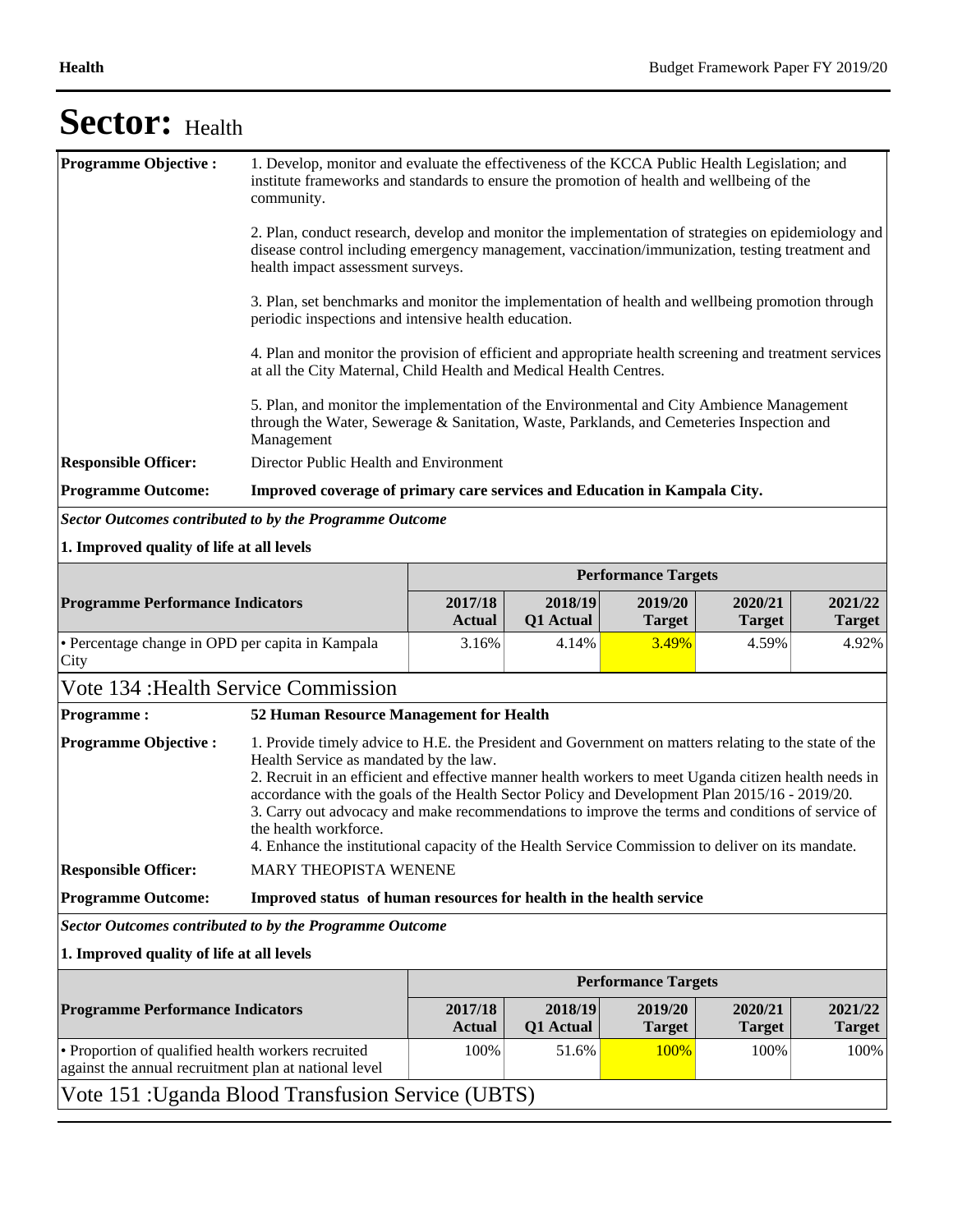| <b>Sector:</b> Health                                          |                                                                                                                                                                                                         |                          |                             |                            |                          |                          |
|----------------------------------------------------------------|---------------------------------------------------------------------------------------------------------------------------------------------------------------------------------------------------------|--------------------------|-----------------------------|----------------------------|--------------------------|--------------------------|
| <b>Programme:</b>                                              | <b>53 Safe Blood Provision</b>                                                                                                                                                                          |                          |                             |                            |                          |                          |
| <b>Programme Objective:</b>                                    | To make available safe and adequate quantities of blood and blood products to all hospitals for the<br>management of patients;<br>To promote appropriate clinical use of blood and blood products.      |                          |                             |                            |                          |                          |
| <b>Responsible Officer:</b>                                    | Dr. Dorothy Kyeyune Byabazaire                                                                                                                                                                          |                          |                             |                            |                          |                          |
| <b>Programme Outcome:</b>                                      | <b>Quality and accessible Safe Blood</b>                                                                                                                                                                |                          |                             |                            |                          |                          |
| <b>Sector Outcomes contributed to by the Programme Outcome</b> |                                                                                                                                                                                                         |                          |                             |                            |                          |                          |
| 1. Improved quality of life at all levels                      |                                                                                                                                                                                                         |                          |                             |                            |                          |                          |
|                                                                |                                                                                                                                                                                                         |                          |                             | <b>Performance Targets</b> |                          |                          |
| <b>Programme Performance Indicators</b>                        |                                                                                                                                                                                                         | 2017/18<br><b>Actual</b> | 2018/19<br><b>Q1</b> Actual | 2019/20<br><b>Target</b>   | 2020/21<br><b>Target</b> | 2021/22<br><b>Target</b> |
| • proportion of health centres without blood stockouts         |                                                                                                                                                                                                         | 87%                      | 23.6%                       | 90%                        | 95%                      | 100%                     |
| Vote 161 :Mulago Hospital Complex                              |                                                                                                                                                                                                         |                          |                             |                            |                          |                          |
| <b>Programme:</b>                                              | <b>54 National Referral Hospital Services</b>                                                                                                                                                           |                          |                             |                            |                          |                          |
| <b>Programme Objective:</b>                                    | To provide Super-specialized healthcare  Services, training of health workers and conduct<br>research                                                                                                   |                          |                             |                            |                          |                          |
| <b>Responsible Officer:</b>                                    | Dr. B.B Byarugaba                                                                                                                                                                                       |                          |                             |                            |                          |                          |
| <b>Programme Outcome:</b>                                      | <b>Quality and accessible National Referral Hospital Services</b>                                                                                                                                       |                          |                             |                            |                          |                          |
| <b>Sector Outcomes contributed to by the Programme Outcome</b> |                                                                                                                                                                                                         |                          |                             |                            |                          |                          |
| 1. Enhanced competitiveness in the health sector               |                                                                                                                                                                                                         |                          |                             |                            |                          |                          |
|                                                                |                                                                                                                                                                                                         |                          |                             | <b>Performance Targets</b> |                          |                          |
| <b>Programme Performance Indicators</b>                        |                                                                                                                                                                                                         | 2017/18<br><b>Actual</b> | 2018/19<br>Q1 Actual        | 2019/20<br><b>Target</b>   | 2020/21<br><b>Target</b> | 2021/22<br><b>Target</b> |
| • % increase of super-specialised cases managed.               |                                                                                                                                                                                                         | 6.4%                     | 5.6%                        | 5%                         | 8%                       | 10%                      |
| Vote 162 : Butabika Hospital                                   |                                                                                                                                                                                                         |                          |                             |                            |                          |                          |
| <b>Programme:</b>                                              | <b>55 Provision of Specialised Mental Health Services</b>                                                                                                                                               |                          |                             |                            |                          |                          |
| <b>Programme Objective:</b>                                    | To provide super specialised and general mental health services, conduct mental health training,<br>mental health related research and to provide support to mental health care services in the country |                          |                             |                            |                          |                          |
| <b>Responsible Officer:</b>                                    | Dr. David Basangwa                                                                                                                                                                                      |                          |                             |                            |                          |                          |
| <b>Programme Outcome:</b>                                      | <b>Quality and accessible Specialised mental health services</b>                                                                                                                                        |                          |                             |                            |                          |                          |
| <b>Sector Outcomes contributed to by the Programme Outcome</b> |                                                                                                                                                                                                         |                          |                             |                            |                          |                          |
| 1. Improved quality of life at all levels                      |                                                                                                                                                                                                         |                          |                             |                            |                          |                          |
|                                                                |                                                                                                                                                                                                         |                          |                             | <b>Performance Targets</b> |                          |                          |
| <b>Programme Performance Indicators</b>                        |                                                                                                                                                                                                         | 2017/18<br><b>Actual</b> | 2018/19<br>Q1 Actual        | 2019/20<br><b>Target</b>   | 2020/21<br><b>Target</b> | 2021/22<br><b>Target</b> |
| • % increase of referred mental health cases managed;          |                                                                                                                                                                                                         | 0.7%                     | 14%                         | 15%                        | 15%                      | 16%                      |
| bed occupancy rate                                             |                                                                                                                                                                                                         |                          |                             |                            |                          |                          |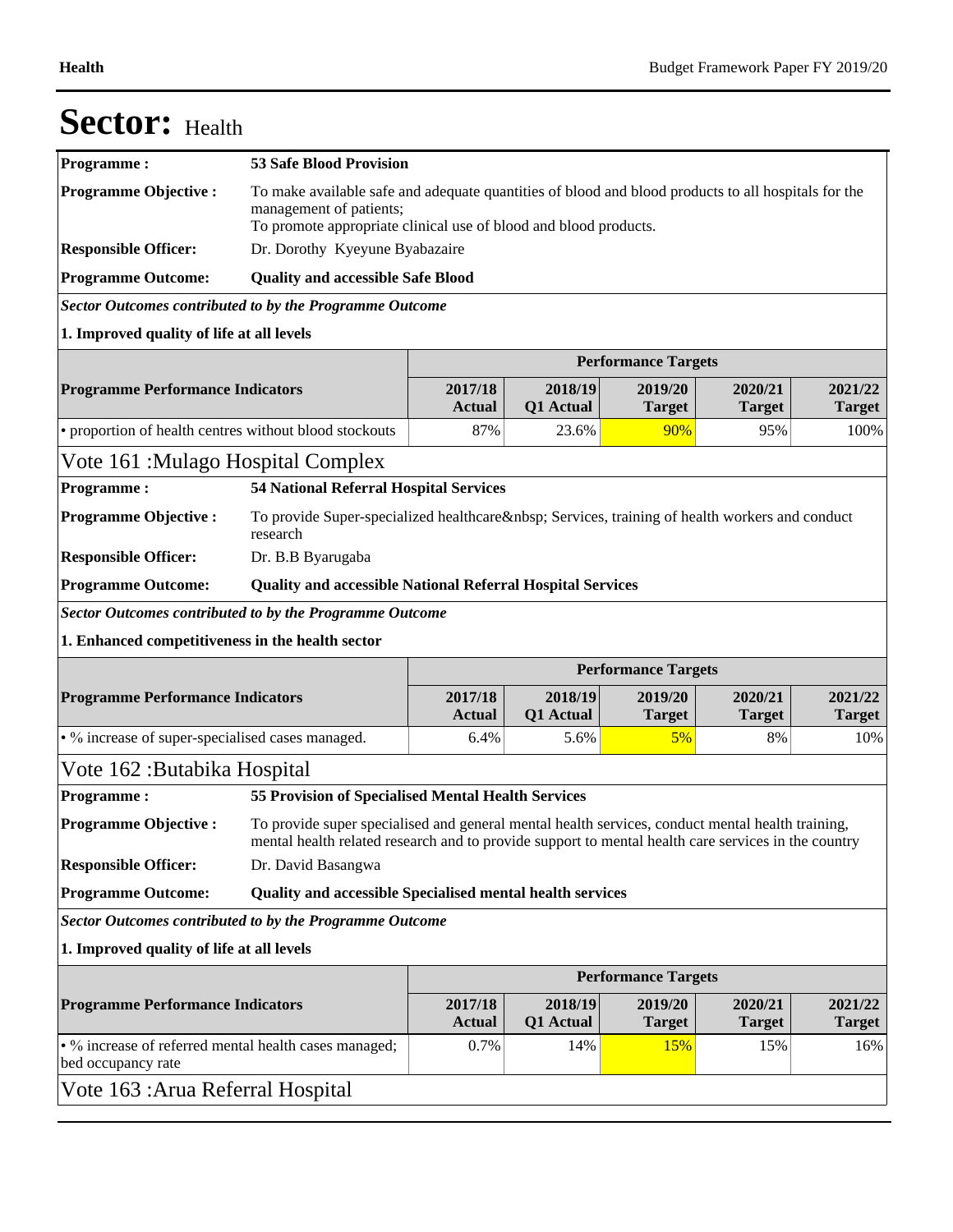| <b>Programme:</b>                                             | <b>56 Regional Referral Hospital Services</b>                                                                                                             |                            |                      |                            |                          |                          |
|---------------------------------------------------------------|-----------------------------------------------------------------------------------------------------------------------------------------------------------|----------------------------|----------------------|----------------------------|--------------------------|--------------------------|
| <b>Programme Objective:</b>                                   | To improve the health of the catchment population through provision of specialized curative,<br>preventive, promotive and rehabilitative health services. |                            |                      |                            |                          |                          |
| <b>Responsible Officer:</b>                                   | DR. ADAKU ALEX                                                                                                                                            |                            |                      |                            |                          |                          |
| <b>Programme Outcome:</b>                                     | Inclusive and quality healthcare services                                                                                                                 |                            |                      |                            |                          |                          |
|                                                               | Sector Outcomes contributed to by the Programme Outcome                                                                                                   |                            |                      |                            |                          |                          |
| 1. Improved quality of life at all levels                     |                                                                                                                                                           |                            |                      |                            |                          |                          |
|                                                               |                                                                                                                                                           | <b>Performance Targets</b> |                      |                            |                          |                          |
| <b>Programme Performance Indicators</b>                       |                                                                                                                                                           | 2017/18<br><b>Actual</b>   | 2018/19<br>Q1 Actual | 2019/20<br><b>Target</b>   | 2020/21<br><b>Target</b> | 2021/22<br><b>Target</b> |
| • % increase of specialised clinic outpatients<br>attendances |                                                                                                                                                           | 7%                         | 3%                   | 2%                         | 2.5%                     | 3%                       |
| • % increase of diagnostic investigations carried             |                                                                                                                                                           |                            | 2%                   | 2%                         | 3%                       | 5%                       |
| • Bed occupancy rate                                          |                                                                                                                                                           | 93%                        | 107.4%               | 85%                        | 85%                      | 85%                      |
| Vote 164 : Fort Portal Referral Hospital                      |                                                                                                                                                           |                            |                      |                            |                          |                          |
|                                                               | <b>56 Regional Referral Hospital Services</b>                                                                                                             |                            |                      |                            |                          |                          |
| <b>Programme:</b>                                             |                                                                                                                                                           |                            |                      |                            |                          |                          |
| <b>Programme Objective:</b><br><b>Responsible Officer:</b>    | To provide general and specialized services which are inclusive to the catchment population in<br>Rwenzori Region<br><b>Hospital Director</b>             |                            |                      |                            |                          |                          |
| <b>Programme Outcome:</b>                                     | <b>Quality and accessible Regional Referral Hospital Services</b>                                                                                         |                            |                      |                            |                          |                          |
|                                                               | <b>Sector Outcomes contributed to by the Programme Outcome</b>                                                                                            |                            |                      |                            |                          |                          |
| 1. Improved quality of life at all levels                     |                                                                                                                                                           |                            |                      |                            |                          |                          |
|                                                               |                                                                                                                                                           |                            |                      | <b>Performance Targets</b> |                          |                          |
| <b>Programme Performance Indicators</b>                       |                                                                                                                                                           | 2017/18<br>Actual          | 2018/19<br>Q1 Actual | 2019/20<br><b>Target</b>   | 2020/21<br><b>Target</b> | 2021/22<br><b>Target</b> |
| • % increase of specialized clinic outpatients<br>attendances |                                                                                                                                                           | 5%                         | 1.5%                 | 5%                         | 5%                       | 5%                       |
| • % increase of diagnostic investigations carried             |                                                                                                                                                           | 5%                         | 2%                   | 5%                         | 5%                       | 5%                       |
| • Bed occupancy rate                                          |                                                                                                                                                           | 85%                        | 20%                  | 85%                        | 85%                      | 85%                      |
| Vote 165 :Gulu Referral Hospital                              |                                                                                                                                                           |                            |                      |                            |                          |                          |
| <b>Programme:</b>                                             | <b>56 Regional Referral Hospital Services</b>                                                                                                             |                            |                      |                            |                          |                          |
| <b>Programme Objective:</b>                                   | To provide quality and sustainable general and specialized health services to all the people of Acholi<br>Sub-Region                                      |                            |                      |                            |                          |                          |
| <b>Responsible Officer:</b>                                   | Dr James ELIMA                                                                                                                                            |                            |                      |                            |                          |                          |

### Sector:

**1. Improved quality of life at all levels**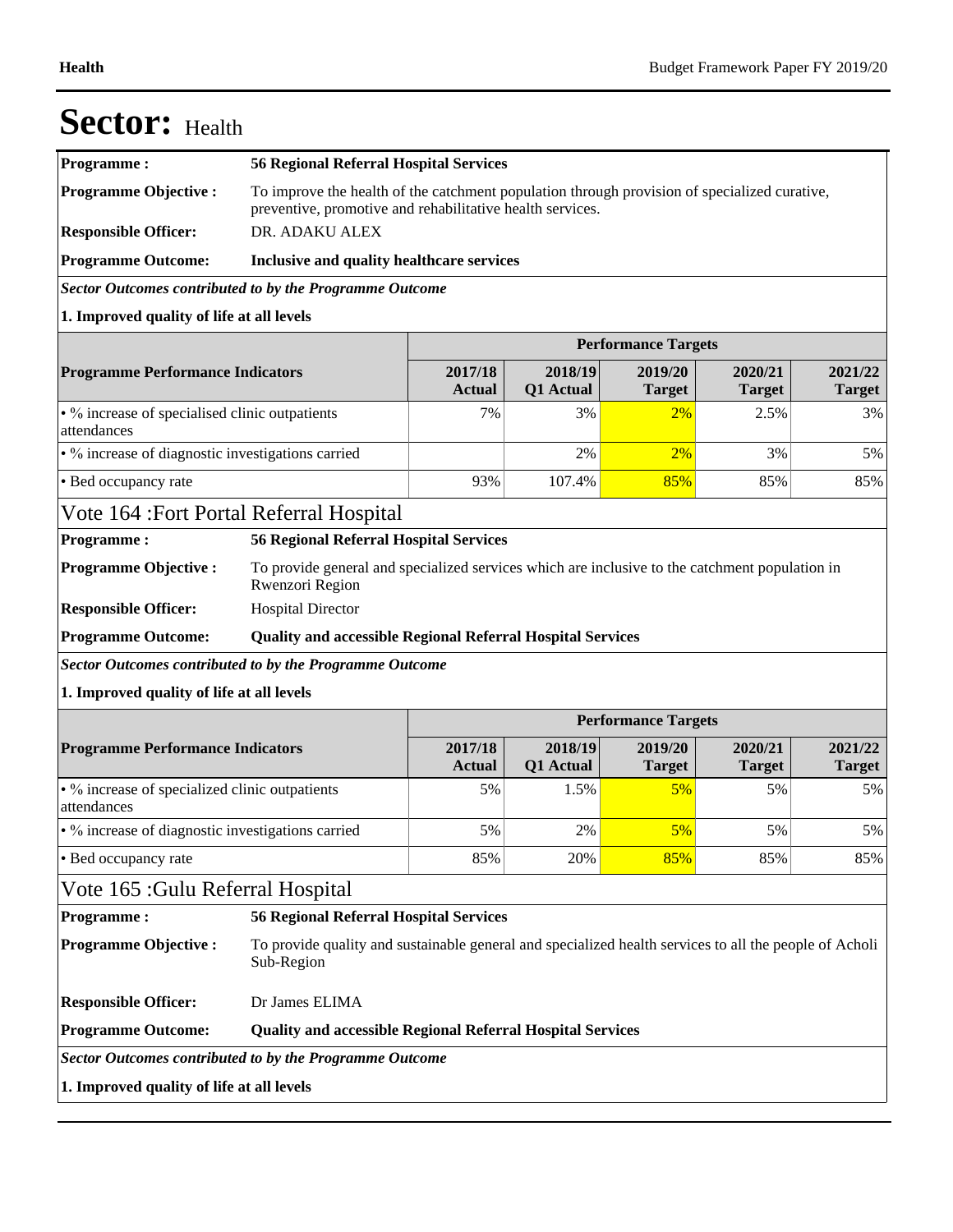|                                                                                             |                                                                                                                                                                                                                                                                                      |                             | <b>Performance Targets</b> |                          |                          |
|---------------------------------------------------------------------------------------------|--------------------------------------------------------------------------------------------------------------------------------------------------------------------------------------------------------------------------------------------------------------------------------------|-----------------------------|----------------------------|--------------------------|--------------------------|
| <b>Programme Performance Indicators</b>                                                     | 2017/18<br><b>Actual</b>                                                                                                                                                                                                                                                             | 2018/19<br>Q1 Actual        | 2019/20<br><b>Target</b>   | 2020/21<br><b>Target</b> | 2021/22<br><b>Target</b> |
| • % increase of specialised clinic outpatients<br>attendances                               | 9%                                                                                                                                                                                                                                                                                   | 5%                          | 12%                        | 14%                      | 15%                      |
| • % increase of diagnostic investigations carried                                           | 4%                                                                                                                                                                                                                                                                                   | 8%                          | 7%                         | 8%                       | 10%                      |
| • Bed occupancy rate                                                                        | 62.6%                                                                                                                                                                                                                                                                                | 71.3%                       | 74%                        | 72%                      | 70%                      |
| Vote 166 : Hoima Referral Hospital                                                          |                                                                                                                                                                                                                                                                                      |                             |                            |                          |                          |
| <b>Programme:</b>                                                                           | <b>56 Regional Referral Hospital Services</b>                                                                                                                                                                                                                                        |                             |                            |                          |                          |
| <b>Programme Objective:</b>                                                                 | To provide specialized and general health care and treatment, disease prevention, rehabilitation and<br>health promotion services in Bunyoro Region comprising of the districts of Hoima, Masindi, Buliisa,<br>Kiryandongo, Kibale, Kagadi, Kikuube and Kakumiro<br>Dr. Peter Mukobi |                             |                            |                          |                          |
| <b>Responsible Officer:</b>                                                                 |                                                                                                                                                                                                                                                                                      |                             |                            |                          |                          |
| <b>Programme Outcome:</b><br><b>Sector Outcomes contributed to by the Programme Outcome</b> | <b>Quality and accessible Regional Referral Hospital Services</b>                                                                                                                                                                                                                    |                             |                            |                          |                          |
| 1. Improved quality of life at all levels                                                   |                                                                                                                                                                                                                                                                                      |                             |                            |                          |                          |
|                                                                                             |                                                                                                                                                                                                                                                                                      |                             | <b>Performance Targets</b> |                          |                          |
| <b>Programme Performance Indicators</b>                                                     | 2017/18<br><b>Actual</b>                                                                                                                                                                                                                                                             | 2018/19<br><b>Q1</b> Actual | 2019/20<br><b>Target</b>   | 2020/21<br><b>Target</b> | 2021/22<br><b>Target</b> |
| • % increase of specialized clinic outpatient<br>attendances                                | 8%                                                                                                                                                                                                                                                                                   | 3%                          | 10%                        | 10%                      | 10%                      |
| • % increase of diagnostic investigations carried out                                       | 8%                                                                                                                                                                                                                                                                                   | 2.6%                        | 11%                        | 16%                      | 16%                      |
| • Bed occupancy rate                                                                        | 100%                                                                                                                                                                                                                                                                                 | 75%                         | 85%                        | 85%                      | 85%                      |
| Vote 167 : Jinja Referral Hospital                                                          |                                                                                                                                                                                                                                                                                      |                             |                            |                          |                          |
| <b>Programme:</b>                                                                           | <b>56 Regional Referral Hospital Services</b>                                                                                                                                                                                                                                        |                             |                            |                          |                          |
| <b>Programme Objective:</b>                                                                 | a. To improve the quality and safety of hospital services                                                                                                                                                                                                                            |                             |                            |                          |                          |
|                                                                                             | b. To contribute to scaling up critical hasip interventions                                                                                                                                                                                                                          |                             |                            |                          |                          |
|                                                                                             | c. To strengthen research activities. d. To strengthen training of health workers.                                                                                                                                                                                                   |                             |                            |                          |                          |
| the catchment area.                                                                         | e. To strengthen collaboration with other hospitals and offer a supporting role to health facilities in                                                                                                                                                                              |                             |                            |                          |                          |
|                                                                                             | f. To improve effectiveness and efficiency of hospital services.                                                                                                                                                                                                                     |                             |                            |                          |                          |
|                                                                                             | g. To strengthen hospital partnerships.                                                                                                                                                                                                                                              |                             |                            |                          |                          |
| <b>Responsible Officer:</b><br>Dr. Nkuruziza Edward                                         |                                                                                                                                                                                                                                                                                      |                             |                            |                          |                          |
| <b>Programme Outcome:</b>                                                                   | <b>Quality and accessible Regional Referral Hospital Services</b>                                                                                                                                                                                                                    |                             |                            |                          |                          |
| <b>Sector Outcomes contributed to by the Programme Outcome</b>                              |                                                                                                                                                                                                                                                                                      |                             |                            |                          |                          |
| 1. Improved quality of life at all levels                                                   |                                                                                                                                                                                                                                                                                      |                             |                            |                          |                          |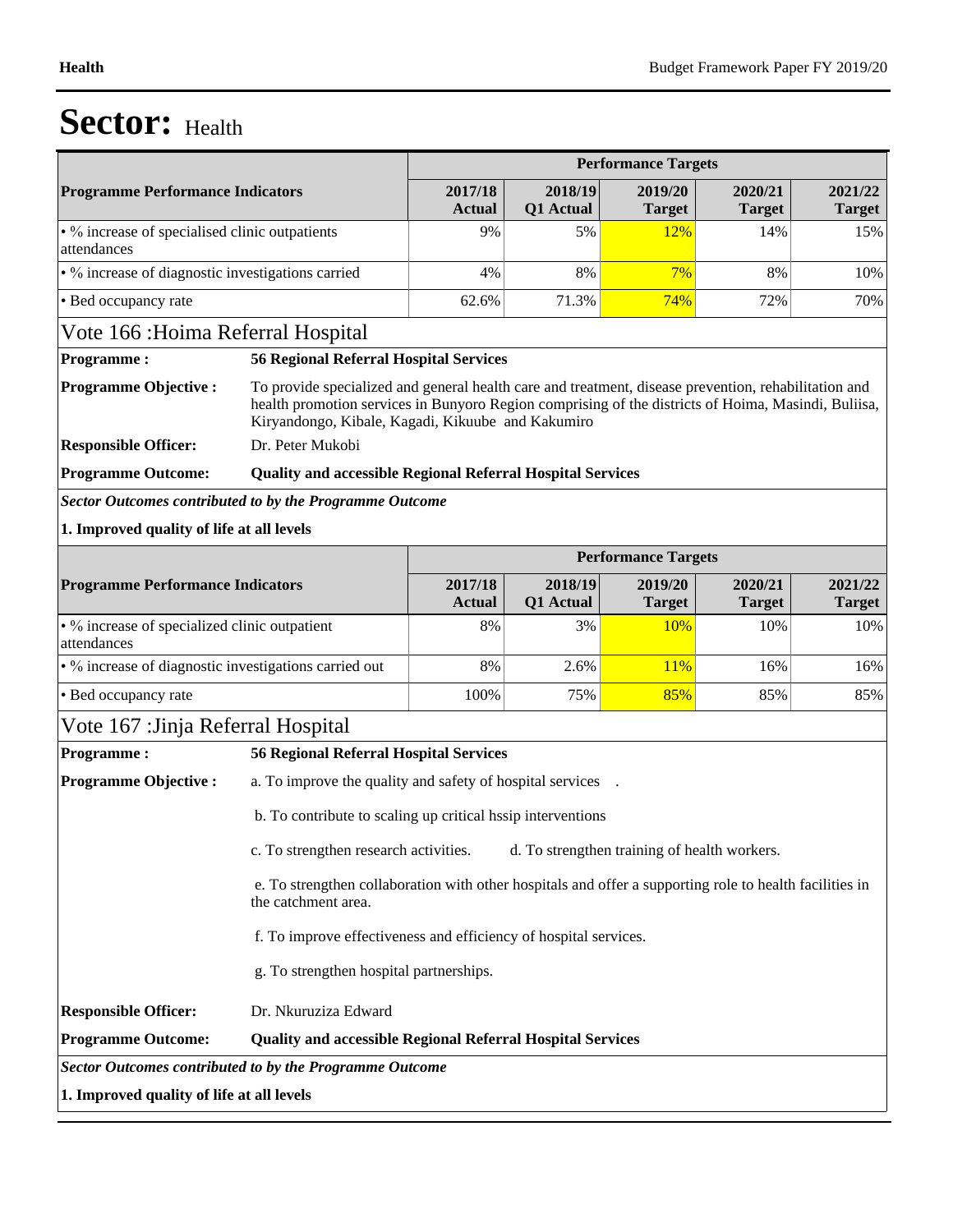|                                                                |                                                                                                                                                                                     |                                                                                                                                                                                                                                                                                                                                                                       | <b>Performance Targets</b> |                            |                          |                          |  |  |
|----------------------------------------------------------------|-------------------------------------------------------------------------------------------------------------------------------------------------------------------------------------|-----------------------------------------------------------------------------------------------------------------------------------------------------------------------------------------------------------------------------------------------------------------------------------------------------------------------------------------------------------------------|----------------------------|----------------------------|--------------------------|--------------------------|--|--|
| <b>Programme Performance Indicators</b>                        |                                                                                                                                                                                     | 2017/18<br><b>Actual</b>                                                                                                                                                                                                                                                                                                                                              | 2018/19<br>Q1 Actual       | 2019/20<br><b>Target</b>   | 2020/21<br><b>Target</b> | 2021/22<br><b>Target</b> |  |  |
| • % increase of specialised clinic outpatients<br>attendances  |                                                                                                                                                                                     | 6%                                                                                                                                                                                                                                                                                                                                                                    | 6%                         | 5%                         | 6%                       | 6%                       |  |  |
| · % increase of diagnostic investigations carried              |                                                                                                                                                                                     | 6.5%                                                                                                                                                                                                                                                                                                                                                                  | 5.8%                       | 7%                         | 7.1%                     | 7.3%                     |  |  |
| • Bed occupancy rate                                           |                                                                                                                                                                                     | 85%                                                                                                                                                                                                                                                                                                                                                                   | 85%                        | 86%                        | 85%                      | 87%                      |  |  |
| Vote 168 : Kabale Referral Hospital                            |                                                                                                                                                                                     |                                                                                                                                                                                                                                                                                                                                                                       |                            |                            |                          |                          |  |  |
| <b>Programme:</b>                                              | <b>56 Regional Referral Hospital Services</b>                                                                                                                                       |                                                                                                                                                                                                                                                                                                                                                                       |                            |                            |                          |                          |  |  |
| <b>Programme Objective:</b>                                    | partnerships                                                                                                                                                                        | 1. To contribute to the production of a healthy human capital through provision of equitable, safe and<br>sustainable health services<br>2. To address key determinants of health through strengthening inter-sectoral collaboration and<br>3. To strengthen training and institutional research.<br>4. To improve effectiveness and efficiency of hospital services. |                            |                            |                          |                          |  |  |
| <b>Responsible Officer:</b>                                    | Dr. Sophie Namasopo                                                                                                                                                                 |                                                                                                                                                                                                                                                                                                                                                                       |                            |                            |                          |                          |  |  |
| <b>Programme Outcome:</b>                                      | <b>Quality and accessible Regional Referral Hospital Services</b>                                                                                                                   |                                                                                                                                                                                                                                                                                                                                                                       |                            |                            |                          |                          |  |  |
| <b>Sector Outcomes contributed to by the Programme Outcome</b> |                                                                                                                                                                                     |                                                                                                                                                                                                                                                                                                                                                                       |                            |                            |                          |                          |  |  |
| 1. Improved quality of life at all levels                      |                                                                                                                                                                                     |                                                                                                                                                                                                                                                                                                                                                                       |                            |                            |                          |                          |  |  |
|                                                                |                                                                                                                                                                                     |                                                                                                                                                                                                                                                                                                                                                                       |                            | <b>Performance Targets</b> |                          |                          |  |  |
| <b>Programme Performance Indicators</b>                        |                                                                                                                                                                                     | 2017/18<br><b>Actual</b>                                                                                                                                                                                                                                                                                                                                              | 2018/19<br>Q1 Actual       | 2019/20<br><b>Target</b>   | 2020/21<br><b>Target</b> | 2021/22<br><b>Target</b> |  |  |
| • % increase of specialised clinic outpatients<br>attendences  |                                                                                                                                                                                     | 18%                                                                                                                                                                                                                                                                                                                                                                   | 5.6%                       | 15%                        | 15%                      | 15%                      |  |  |
| · % increase of diagnostic investigations carried out;         |                                                                                                                                                                                     | 12%                                                                                                                                                                                                                                                                                                                                                                   | 20.7%                      | 15%                        | 15%                      | 15%                      |  |  |
| • Bed occupancy rate                                           |                                                                                                                                                                                     | 86%                                                                                                                                                                                                                                                                                                                                                                   | 54.4%                      | 80%                        | 80%                      | 80%                      |  |  |
| Vote 169 : Masaka Referral Hospital                            |                                                                                                                                                                                     |                                                                                                                                                                                                                                                                                                                                                                       |                            |                            |                          |                          |  |  |
| <b>Programme:</b>                                              | <b>56 Regional Referral Hospital Services</b>                                                                                                                                       |                                                                                                                                                                                                                                                                                                                                                                       |                            |                            |                          |                          |  |  |
| <b>Programme Objective:</b>                                    | To provide Specialized and higher level health services through provision of curative, preventive,<br>rehabilitative, and pro motive health services to all people of Masaka region |                                                                                                                                                                                                                                                                                                                                                                       |                            |                            |                          |                          |  |  |
| <b>Responsible Officer:</b>                                    | Dr Nathan Onyachi                                                                                                                                                                   |                                                                                                                                                                                                                                                                                                                                                                       |                            |                            |                          |                          |  |  |
| <b>Programme Outcome:</b>                                      | <b>Quality and accessible Regional Referral Hospital Services</b>                                                                                                                   |                                                                                                                                                                                                                                                                                                                                                                       |                            |                            |                          |                          |  |  |
| <b>Sector Outcomes contributed to by the Programme Outcome</b> |                                                                                                                                                                                     |                                                                                                                                                                                                                                                                                                                                                                       |                            |                            |                          |                          |  |  |
| 1. Improved quality of life at all levels                      |                                                                                                                                                                                     |                                                                                                                                                                                                                                                                                                                                                                       |                            |                            |                          |                          |  |  |
|                                                                |                                                                                                                                                                                     |                                                                                                                                                                                                                                                                                                                                                                       |                            | <b>Performance Targets</b> |                          |                          |  |  |
| <b>Programme Performance Indicators</b>                        |                                                                                                                                                                                     | 2017/18<br><b>Actual</b>                                                                                                                                                                                                                                                                                                                                              | 2018/19<br>Q1 Actual       | 2019/20<br><b>Target</b>   | 2020/21<br><b>Target</b> | 2021/22<br><b>Target</b> |  |  |
| • % increase in diagnostic investigations carried out          |                                                                                                                                                                                     | 10%                                                                                                                                                                                                                                                                                                                                                                   | 2.5%                       | <b>15%</b>                 | 15%                      | 15%                      |  |  |
| • Bed Occupancy rate                                           |                                                                                                                                                                                     | 84%                                                                                                                                                                                                                                                                                                                                                                   | 85%                        | 85%                        | 85%                      | 85%                      |  |  |
|                                                                |                                                                                                                                                                                     |                                                                                                                                                                                                                                                                                                                                                                       |                            |                            |                          |                          |  |  |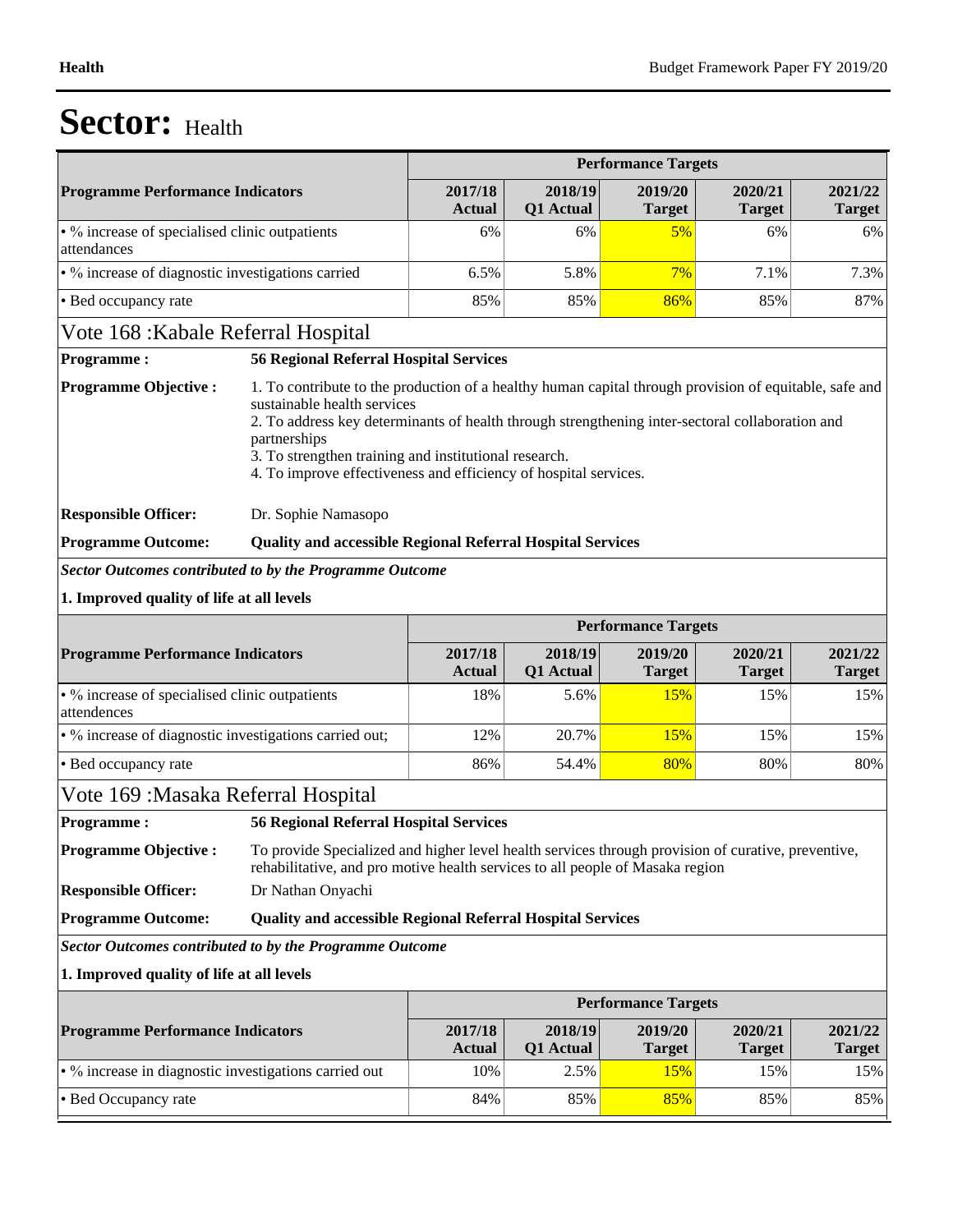| • % increase of specialised clinic outpatients<br>attendances |                                                                                                                                                                                                                                                                   | 6%                       | 2%                   | 7%                         | 10%                      | 10%                      |  |  |  |  |  |
|---------------------------------------------------------------|-------------------------------------------------------------------------------------------------------------------------------------------------------------------------------------------------------------------------------------------------------------------|--------------------------|----------------------|----------------------------|--------------------------|--------------------------|--|--|--|--|--|
| Vote 170: Mbale Referral Hospital                             |                                                                                                                                                                                                                                                                   |                          |                      |                            |                          |                          |  |  |  |  |  |
| <b>Programme:</b>                                             | <b>56 Regional Referral Hospital Services</b>                                                                                                                                                                                                                     |                          |                      |                            |                          |                          |  |  |  |  |  |
| <b>Programme Objective:</b>                                   | To Continue with the construction of the surgical complex, procure medical equipment, completion<br>and equipping of the store and registry, Co-Fund construction of Neonatal unit (20%) and replacing<br>of asbestos roofs of the staff quotas of about 30 units |                          |                      |                            |                          |                          |  |  |  |  |  |
| <b>Responsible Officer:</b>                                   | Hospital Director, DR. EMMANUEL TUGAINEYO ITUUZA                                                                                                                                                                                                                  |                          |                      |                            |                          |                          |  |  |  |  |  |
| <b>Programme Outcome:</b>                                     | <b>Quality and accessible health services</b>                                                                                                                                                                                                                     |                          |                      |                            |                          |                          |  |  |  |  |  |
| Sector Outcomes contributed to by the Programme Outcome       |                                                                                                                                                                                                                                                                   |                          |                      |                            |                          |                          |  |  |  |  |  |
| 1. Improved quality of life at all levels                     |                                                                                                                                                                                                                                                                   |                          |                      |                            |                          |                          |  |  |  |  |  |
|                                                               |                                                                                                                                                                                                                                                                   |                          |                      | <b>Performance Targets</b> |                          |                          |  |  |  |  |  |
| <b>Programme Performance Indicators</b>                       |                                                                                                                                                                                                                                                                   | 2017/18<br><b>Actual</b> | 2018/19<br>Q1 Actual | 2019/20<br><b>Target</b>   | 2020/21<br><b>Target</b> | 2021/22<br><b>Target</b> |  |  |  |  |  |
| • % increase of specialised clinic outpatients<br>attendances |                                                                                                                                                                                                                                                                   | 5%                       | 2%                   | 15%                        | 20%                      | 20%                      |  |  |  |  |  |
| • % increase of diagnostic investigations carried             |                                                                                                                                                                                                                                                                   | 5%                       | 2%                   | 10%                        | 10%                      | 10%                      |  |  |  |  |  |
| • Bed occupancy rate                                          |                                                                                                                                                                                                                                                                   | 85%                      | 80%                  | 85%                        | 85%                      | 85%                      |  |  |  |  |  |
|                                                               | Vote 171 : Soroti Referral Hospital                                                                                                                                                                                                                               |                          |                      |                            |                          |                          |  |  |  |  |  |
|                                                               | <b>56 Regional Referral Hospital Services</b>                                                                                                                                                                                                                     |                          |                      |                            |                          |                          |  |  |  |  |  |
| <b>Programme:</b>                                             |                                                                                                                                                                                                                                                                   |                          |                      |                            |                          |                          |  |  |  |  |  |
| <b>Programme Objective:</b>                                   | To provide specialized and general health care, conduct training, research and support supervision to<br>other health facilities in the region. To improve quality of services.                                                                                   |                          |                      |                            |                          |                          |  |  |  |  |  |
| <b>Responsible Officer:</b>                                   | Dr. Mulwanyi W. Francis                                                                                                                                                                                                                                           |                          |                      |                            |                          |                          |  |  |  |  |  |
| <b>Programme Outcome:</b>                                     | quality and accessible regional health services                                                                                                                                                                                                                   |                          |                      |                            |                          |                          |  |  |  |  |  |
| Sector Outcomes contributed to by the Programme Outcome       |                                                                                                                                                                                                                                                                   |                          |                      |                            |                          |                          |  |  |  |  |  |
| 1. Improved quality of life at all levels                     |                                                                                                                                                                                                                                                                   |                          |                      |                            |                          |                          |  |  |  |  |  |
|                                                               |                                                                                                                                                                                                                                                                   |                          |                      | <b>Performance Targets</b> |                          |                          |  |  |  |  |  |
| <b>Programme Performance Indicators</b>                       |                                                                                                                                                                                                                                                                   | 2017/18<br><b>Actual</b> | 2018/19<br>Q1 Actual | 2019/20<br><b>Target</b>   | 2020/21<br><b>Target</b> | 2021/22<br><b>Target</b> |  |  |  |  |  |
| • % increase of specialised clinic outpatients<br>attendances |                                                                                                                                                                                                                                                                   | 9.2%                     | 8.6%                 | 17%                        | 18%                      | 20%                      |  |  |  |  |  |
| • % increase of diagnostic investigations carried             |                                                                                                                                                                                                                                                                   | 26.2%                    | 31.3%                | 10%                        | 15%                      | 20%                      |  |  |  |  |  |
| • Bed occupancy rate                                          |                                                                                                                                                                                                                                                                   | 90%                      | 97%                  | 97%                        | 98%                      | 99%                      |  |  |  |  |  |
| Vote 172 : Lira Referral Hospital                             |                                                                                                                                                                                                                                                                   |                          |                      |                            |                          |                          |  |  |  |  |  |
| <b>Programme:</b>                                             | <b>56 Regional Referral Hospital Services</b>                                                                                                                                                                                                                     |                          |                      |                            |                          |                          |  |  |  |  |  |
| <b>Programme Objective:</b>                                   | Improvement in the total health of the people within Lango Sub Program in order to promote a<br>productive population                                                                                                                                             |                          |                      |                            |                          |                          |  |  |  |  |  |
| <b>Responsible Officer:</b>                                   | <b>Hospital Director</b>                                                                                                                                                                                                                                          |                          |                      |                            |                          |                          |  |  |  |  |  |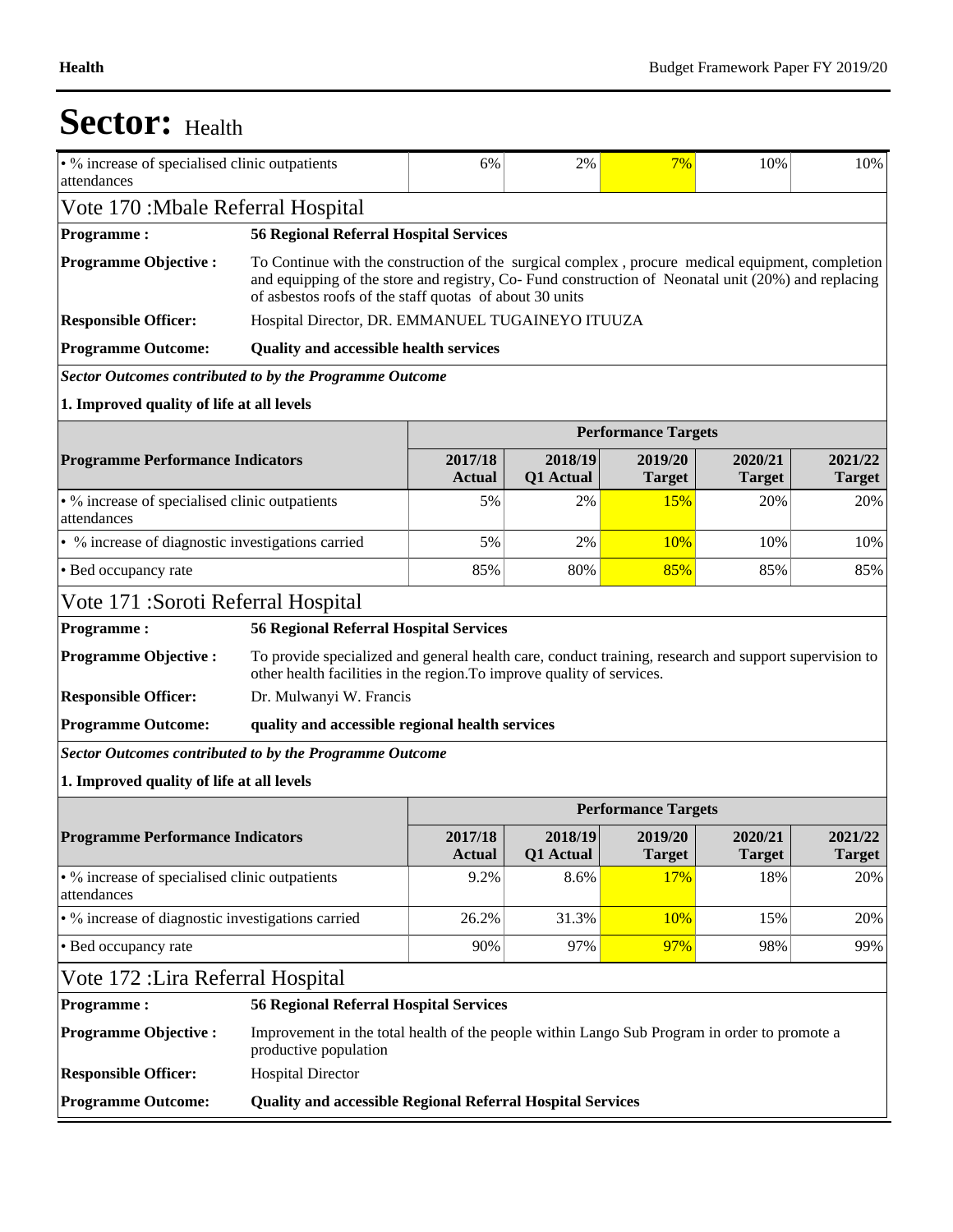*Sector Outcomes contributed to by the Programme Outcome*

#### **1. Improved quality of life at all levels**

|                                                                            |                                                                                                                         | <b>Performance Targets</b>                                 |                          |                            |                          |                          |  |  |  |
|----------------------------------------------------------------------------|-------------------------------------------------------------------------------------------------------------------------|------------------------------------------------------------|--------------------------|----------------------------|--------------------------|--------------------------|--|--|--|
| <b>Programme Performance Indicators</b>                                    |                                                                                                                         | 2017/18<br><b>Actual</b>                                   | 2018/19<br>Q1 Actual     | 2019/20<br><b>Target</b>   | 2020/21<br><b>Target</b> | 2021/22<br><b>Target</b> |  |  |  |
| • Percentage (%) increase of specialised clinic<br>outpatients attendances |                                                                                                                         | 23%                                                        | 8.2%                     | 3%                         | 5%                       | 7%                       |  |  |  |
| • Percentage (%) increase of diagnostic investigations<br>carried          |                                                                                                                         | 44%                                                        | 13%                      | 3%                         | 5%                       | 7%                       |  |  |  |
| • Percentage bed occupancy rate                                            |                                                                                                                         | 72%                                                        | 75%                      | 87.5%                      | 92%                      | 92%                      |  |  |  |
| Vote 173: Mbarara Referral Hospital                                        |                                                                                                                         |                                                            |                          |                            |                          |                          |  |  |  |
| <b>Programme:</b>                                                          | <b>56 Regional Referral Hospital Services</b>                                                                           |                                                            |                          |                            |                          |                          |  |  |  |
| <b>Programme Objective:</b>                                                |                                                                                                                         | Quality and Accessible Regional Referral Hospital Services |                          |                            |                          |                          |  |  |  |
| <b>Responsible Officer:</b>                                                | Dr. Barigye Celestine Hospital Director                                                                                 |                                                            |                          |                            |                          |                          |  |  |  |
| <b>Programme Outcome:</b>                                                  | <b>Quality and accessible Regional Referral Hospital Services</b>                                                       |                                                            |                          |                            |                          |                          |  |  |  |
| <b>Sector Outcomes contributed to by the Programme Outcome</b>             |                                                                                                                         |                                                            |                          |                            |                          |                          |  |  |  |
| 1. Improved quality of life at all levels                                  |                                                                                                                         |                                                            |                          |                            |                          |                          |  |  |  |
|                                                                            |                                                                                                                         |                                                            |                          | <b>Performance Targets</b> |                          |                          |  |  |  |
| <b>Programme Performance Indicators</b>                                    |                                                                                                                         | 2017/18<br><b>Actual</b>                                   | 2018/19<br>Q1 Actual     | 2019/20<br><b>Target</b>   | 2020/21<br><b>Target</b> | 2021/22<br><b>Target</b> |  |  |  |
| • % increase of specialised clinic outpatients<br>attendences              | 15%                                                                                                                     | 5%                                                         | 10%                      | 15%                        | 20%                      |                          |  |  |  |
| • % increase of diagnostic investigations carried                          |                                                                                                                         | 10%                                                        | 12.5%                    | 10%                        | 15%                      | 20%                      |  |  |  |
| • Bed occupancy rate                                                       |                                                                                                                         | 85%                                                        | 78%                      | 80%                        | 82%                      | 85%                      |  |  |  |
| Vote 174 : Mubende Referral Hospital                                       |                                                                                                                         |                                                            |                          |                            |                          |                          |  |  |  |
| <b>Programme:</b>                                                          | <b>56 Regional Referral Hospital Services</b>                                                                           |                                                            |                          |                            |                          |                          |  |  |  |
| <b>Programme Objective:</b>                                                | To provide specialized and general health care services,   preventive, rehabilitative and health<br>promotion services. |                                                            |                          |                            |                          |                          |  |  |  |
| <b>Responsible Officer:</b>                                                | Dr. Andema Alex                                                                                                         |                                                            |                          |                            |                          |                          |  |  |  |
| <b>Programme Outcome:</b>                                                  | <b>Quality and accessible Regional Referral Hospital Services</b>                                                       |                                                            |                          |                            |                          |                          |  |  |  |
| Sector Outcomes contributed to by the Programme Outcome                    |                                                                                                                         |                                                            |                          |                            |                          |                          |  |  |  |
| 1. Improved quality of life at all levels                                  |                                                                                                                         |                                                            |                          |                            |                          |                          |  |  |  |
|                                                                            |                                                                                                                         |                                                            |                          | <b>Performance Targets</b> |                          |                          |  |  |  |
| <b>Programme Performance Indicators</b>                                    | 2017/18<br><b>Actual</b>                                                                                                | 2018/19<br>Q1 Actual                                       | 2019/20<br><b>Target</b> | 2020/21<br><b>Target</b>   | 2021/22<br><b>Target</b> |                          |  |  |  |
| • Bed Occupancy Rate (BOR)                                                 |                                                                                                                         | 69%                                                        | 66%                      | 70%                        | 80%                      | 85%                      |  |  |  |
| • Percentage increase of diagnostic investigations                         | 15%                                                                                                                     | $-17%$                                                     | 5%                       | 10%                        | 10%                      |                          |  |  |  |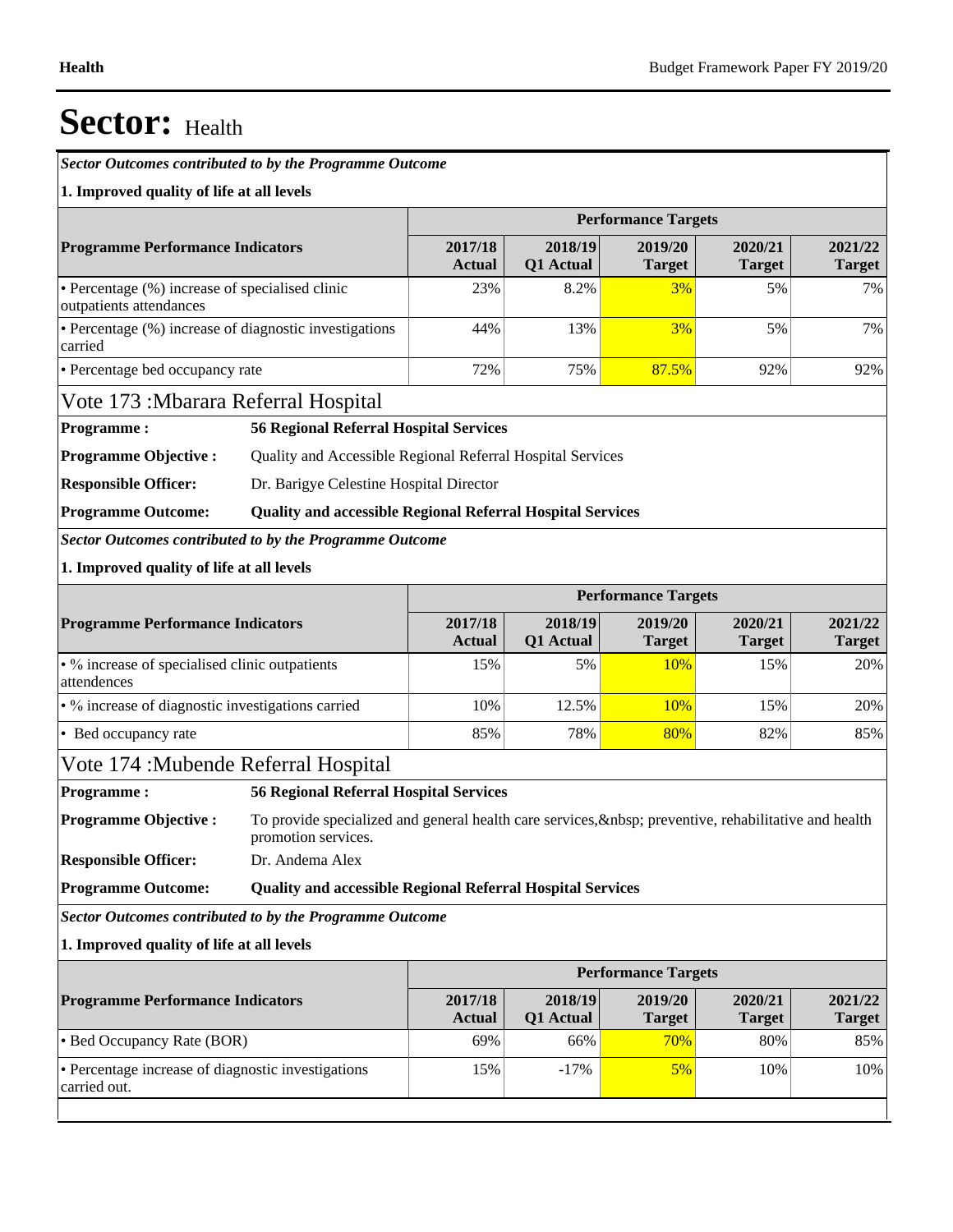| Vote 175 : Moroto Referral Hospital<br><b>Programme:</b><br><b>Programme Objective:</b> |                                                                                                                                                                                                                                                                                                                                                                                                                                                                                                      |                          |                                               |                            |                          |                          |  |  |  |  |  |  |  |
|-----------------------------------------------------------------------------------------|------------------------------------------------------------------------------------------------------------------------------------------------------------------------------------------------------------------------------------------------------------------------------------------------------------------------------------------------------------------------------------------------------------------------------------------------------------------------------------------------------|--------------------------|-----------------------------------------------|----------------------------|--------------------------|--------------------------|--|--|--|--|--|--|--|
|                                                                                         |                                                                                                                                                                                                                                                                                                                                                                                                                                                                                                      |                          |                                               |                            |                          |                          |  |  |  |  |  |  |  |
|                                                                                         |                                                                                                                                                                                                                                                                                                                                                                                                                                                                                                      |                          | <b>56 Regional Referral Hospital Services</b> |                            |                          |                          |  |  |  |  |  |  |  |
|                                                                                         | a) To expand and sustain the delivery of high quality safe services.<br>b) To scale up promotive, preventive and surveillance health care services<br>c) To attract and retain critical human resources for health<br>d) To strengthen the referral systems and collaborate for efficient health care services<br>e) To strengthen collaboration and partnership with other sectors, development partners, institutions<br>and health care provisions in the region, within and outside the country, |                          |                                               |                            |                          |                          |  |  |  |  |  |  |  |
| <b>Responsible Officer:</b>                                                             | Mr. Mawa Geofrey                                                                                                                                                                                                                                                                                                                                                                                                                                                                                     |                          |                                               |                            |                          |                          |  |  |  |  |  |  |  |
| <b>Programme Outcome:</b>                                                               | Quality and accessible regional health services                                                                                                                                                                                                                                                                                                                                                                                                                                                      |                          |                                               |                            |                          |                          |  |  |  |  |  |  |  |
| <b>Sector Outcomes contributed to by the Programme Outcome</b>                          |                                                                                                                                                                                                                                                                                                                                                                                                                                                                                                      |                          |                                               |                            |                          |                          |  |  |  |  |  |  |  |
| 1. Improved quality of life at all levels                                               |                                                                                                                                                                                                                                                                                                                                                                                                                                                                                                      |                          |                                               |                            |                          |                          |  |  |  |  |  |  |  |
|                                                                                         |                                                                                                                                                                                                                                                                                                                                                                                                                                                                                                      |                          |                                               | <b>Performance Targets</b> |                          |                          |  |  |  |  |  |  |  |
| <b>Programme Performance Indicators</b>                                                 |                                                                                                                                                                                                                                                                                                                                                                                                                                                                                                      | 2017/18<br><b>Actual</b> | 2018/19<br>Q1 Actual                          | 2019/20<br><b>Target</b>   | 2020/21<br><b>Target</b> | 2021/22<br><b>Target</b> |  |  |  |  |  |  |  |
| • Percentage increase of speciliezed clinic out patient<br>attendance                   |                                                                                                                                                                                                                                                                                                                                                                                                                                                                                                      | 10%                      | 20%                                           | 10%                        | 15%                      | 20%                      |  |  |  |  |  |  |  |
| • Bed Occupancy                                                                         |                                                                                                                                                                                                                                                                                                                                                                                                                                                                                                      | 71%                      | 85%                                           | 75%                        | 80%                      | 85%                      |  |  |  |  |  |  |  |
| • Diagonostic services                                                                  | 10%                                                                                                                                                                                                                                                                                                                                                                                                                                                                                                  | 2.5%                     | 10%                                           | 15%                        | 20%                      |                          |  |  |  |  |  |  |  |
| Vote 176 : Naguru Referral Hospital                                                     |                                                                                                                                                                                                                                                                                                                                                                                                                                                                                                      |                          |                                               |                            |                          |                          |  |  |  |  |  |  |  |
| <b>Programme:</b>                                                                       | <b>56 Regional Referral Hospital Services</b>                                                                                                                                                                                                                                                                                                                                                                                                                                                        |                          |                                               |                            |                          |                          |  |  |  |  |  |  |  |
| <b>Programme Objective:</b>                                                             | To contribute to the reduction of morbidity and mortality in the catchment area, through provision of<br>quality health services, research, training and collaboration.                                                                                                                                                                                                                                                                                                                              |                          |                                               |                            |                          |                          |  |  |  |  |  |  |  |
| <b>Responsible Officer:</b>                                                             | Dr. Batiibwe Emmanuel Paul - Hospital Director                                                                                                                                                                                                                                                                                                                                                                                                                                                       |                          |                                               |                            |                          |                          |  |  |  |  |  |  |  |
| <b>Programme Outcome:</b>                                                               | <b>Quality and accessible Regional Referral Hospital Services</b>                                                                                                                                                                                                                                                                                                                                                                                                                                    |                          |                                               |                            |                          |                          |  |  |  |  |  |  |  |
| <b>Sector Outcomes contributed to by the Programme Outcome</b>                          |                                                                                                                                                                                                                                                                                                                                                                                                                                                                                                      |                          |                                               |                            |                          |                          |  |  |  |  |  |  |  |
| 1. Improved quality of life at all levels                                               |                                                                                                                                                                                                                                                                                                                                                                                                                                                                                                      |                          |                                               |                            |                          |                          |  |  |  |  |  |  |  |
|                                                                                         |                                                                                                                                                                                                                                                                                                                                                                                                                                                                                                      |                          |                                               | <b>Performance Targets</b> |                          |                          |  |  |  |  |  |  |  |
| <b>Programme Performance Indicators</b>                                                 |                                                                                                                                                                                                                                                                                                                                                                                                                                                                                                      | 2017/18<br><b>Actual</b> | 2018/19<br>Q1 Actual                          | 2019/20<br><b>Target</b>   | 2020/21<br><b>Target</b> | 2021/22<br><b>Target</b> |  |  |  |  |  |  |  |
| • % increase in diagnstic investigations carried                                        |                                                                                                                                                                                                                                                                                                                                                                                                                                                                                                      | 4.5%                     | 4%                                            | 5%                         | 5%                       | 5%                       |  |  |  |  |  |  |  |
| • Bed occupancy                                                                         |                                                                                                                                                                                                                                                                                                                                                                                                                                                                                                      | 149%                     | 98%                                           | 100%                       | 100%                     | 100%                     |  |  |  |  |  |  |  |
| • % increase of specialised clinics outpatients<br>attendances                          | 9%                                                                                                                                                                                                                                                                                                                                                                                                                                                                                                   | 10%                      | 10%                                           | 10%                        | 10%                      |                          |  |  |  |  |  |  |  |
| Vote 304 : Uganda Virus Research Institute (UVRI)                                       |                                                                                                                                                                                                                                                                                                                                                                                                                                                                                                      |                          |                                               |                            |                          |                          |  |  |  |  |  |  |  |
| <b>Programme:</b>                                                                       | 03 Virus Research                                                                                                                                                                                                                                                                                                                                                                                                                                                                                    |                          |                                               |                            |                          |                          |  |  |  |  |  |  |  |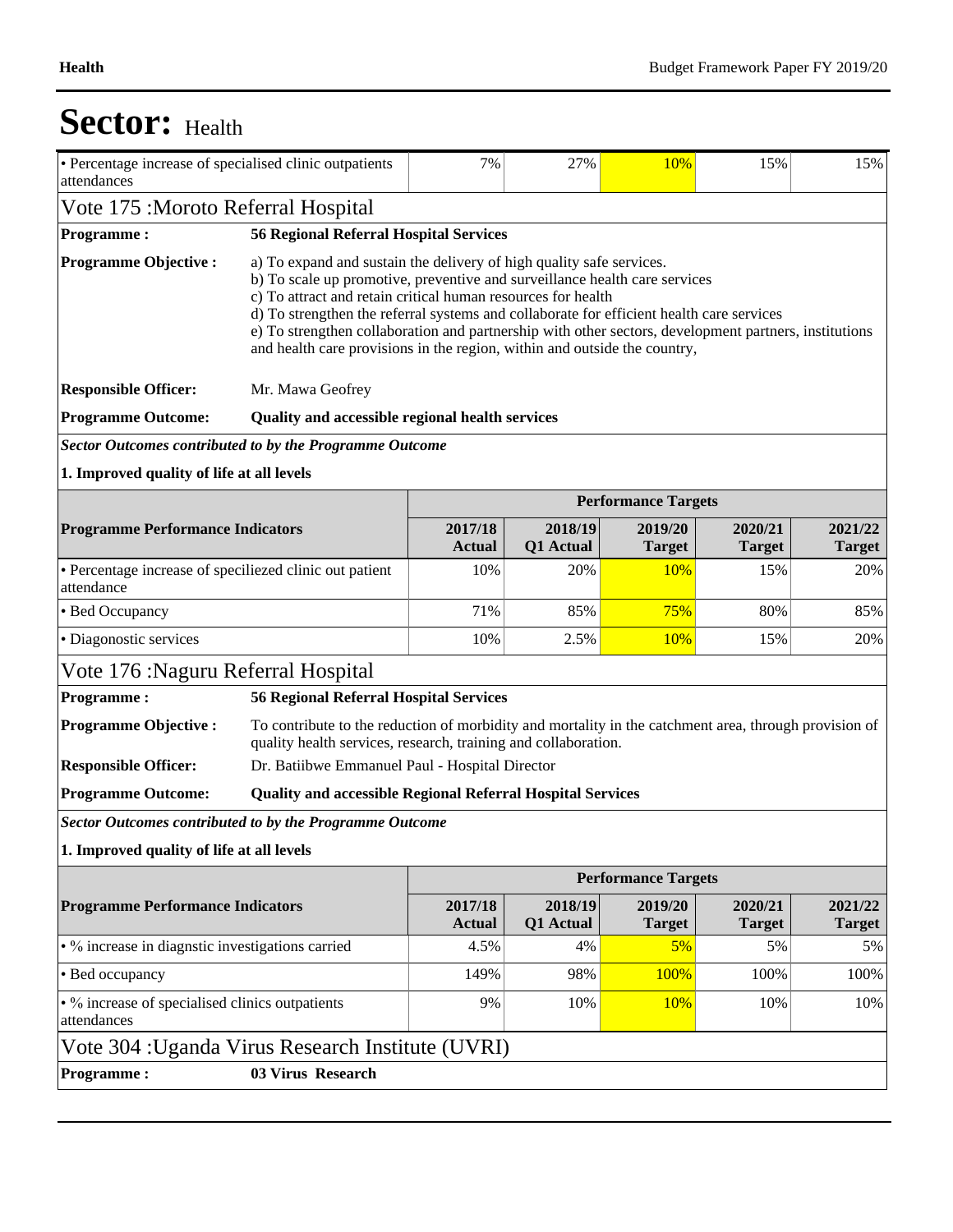| <b>Sector:</b> Health                                          |                                                                                                                                 |                          |                          |                            |                          |                          |  |  |  |  |
|----------------------------------------------------------------|---------------------------------------------------------------------------------------------------------------------------------|--------------------------|--------------------------|----------------------------|--------------------------|--------------------------|--|--|--|--|
| <b>Programme Objective:</b>                                    | To conduct scientific investigations on viral and other diseases for prevention, management, policy<br>and capacity development |                          |                          |                            |                          |                          |  |  |  |  |
| <b>Responsible Officer:</b>                                    | Prof. Pontiano Kaleebu                                                                                                          |                          |                          |                            |                          |                          |  |  |  |  |
| <b>Programme Outcome:</b>                                      | <b>Quality and accessible virus research Services</b>                                                                           |                          |                          |                            |                          |                          |  |  |  |  |
| Sector Outcomes contributed to by the Programme Outcome        |                                                                                                                                 |                          |                          |                            |                          |                          |  |  |  |  |
| 1. Enhanced competitiveness in the health sector               |                                                                                                                                 |                          |                          |                            |                          |                          |  |  |  |  |
|                                                                |                                                                                                                                 |                          |                          | <b>Performance Targets</b> |                          |                          |  |  |  |  |
| <b>Programme Performance Indicators</b>                        |                                                                                                                                 | 2017/18<br><b>Actual</b> | 2018/19<br>Q1 Actual     | 2019/20<br><b>Target</b>   | 2020/21<br><b>Target</b> | 2021/22<br><b>Target</b> |  |  |  |  |
| • Propotion of informed research policy and<br>guidelines.     |                                                                                                                                 | 15%                      | 10%                      | 10%                        | 15%                      | 20%                      |  |  |  |  |
| • Propotion of Reseach planned activities                      | 60%                                                                                                                             | 10%                      | 50%                      | 60%                        | 65%                      |                          |  |  |  |  |
| Vote 500:501-850 Local Governments                             |                                                                                                                                 |                          |                          |                            |                          |                          |  |  |  |  |
| <b>Programme:</b>                                              | <b>81 Primary Healthcare</b>                                                                                                    |                          |                          |                            |                          |                          |  |  |  |  |
| <b>Programme Objective:</b>                                    | To offer quality primary care health services to the people of Uganda                                                           |                          |                          |                            |                          |                          |  |  |  |  |
| <b>Responsible Officer:</b>                                    | <b>Chief Administrative Officers</b>                                                                                            |                          |                          |                            |                          |                          |  |  |  |  |
| <b>Programme Outcome:</b>                                      | Quality of health care and patient safety                                                                                       |                          |                          |                            |                          |                          |  |  |  |  |
| <b>Sector Outcomes contributed to by the Programme Outcome</b> |                                                                                                                                 |                          |                          |                            |                          |                          |  |  |  |  |
| 1. Improved quality of life at all levels                      |                                                                                                                                 |                          |                          |                            |                          |                          |  |  |  |  |
|                                                                |                                                                                                                                 |                          |                          | <b>Performance Targets</b> |                          |                          |  |  |  |  |
| <b>Programme Performance Indicators</b>                        | 2017/18<br><b>Actual</b>                                                                                                        | 2018/19<br>Q1 Actual     | 2019/20<br><b>Target</b> | 2020/21<br><b>Target</b>   | 2021/22<br><b>Target</b> |                          |  |  |  |  |
| • Infant mortality rate per 1000                               |                                                                                                                                 | 43                       | 43                       | 30                         | 28                       | 26                       |  |  |  |  |
| • Under-five mortality rate per 1000                           |                                                                                                                                 | 64                       | 64                       | 53                         | 51                       | 49                       |  |  |  |  |
| • Maternal mortality per 100000                                |                                                                                                                                 | 368                      | 336                      | 211                        | 195                      | 180                      |  |  |  |  |

### **Table S2.2: Past Expenditure Outturns and Medium Term Projections by Programme**

| <b>Billion Uganda shillings</b>               | 2017/18 | 2018/19                   |                                 | 2019/20                          | <b>Medium Term Projections</b> |         |         |         |
|-----------------------------------------------|---------|---------------------------|---------------------------------|----------------------------------|--------------------------------|---------|---------|---------|
| <b>Programme Service</b>                      | Outturn | Approved<br><b>Budget</b> | <b>Releases</b><br>by end<br>Q1 | <b>Proposed</b><br><b>Budget</b> | 2020/21                        | 2021/22 | 2022/23 | 2023/24 |
| Vote: 014 Ministry of Health                  |         |                           |                                 |                                  |                                |         |         |         |
| 01 Health Monitoring and Quality<br>Assurance | 0.570   | 0.744                     | 0.123                           | 0.696                            | 0.744                          | 0.744   | 0.744   | 0.744   |
| 02 Health infrastructure and equipment        | 42.029  | 179.163                   | 10.730                          | 244.769                          | 66.218                         | 81.218  | 36.218  | 46.933  |
| 103 Health Research                           | 1.061   | 1.492                     | 0.197                           | 1.040                            | 1.611                          | 1.049   | 1.040   | 15.000  |
| 04 Clinical and public health                 | 44.329  | 0.000                     | 0.000                           | 0.000                            | 0.000                          | 0.000   | 0.000   | 0.000   |
| 05 Pharmaceutical and other Supplies          | 192.726 | 843.495                   | 8.797                           | 821.321                          | 80.631                         | 45.821  | 11.160  | 15.356  |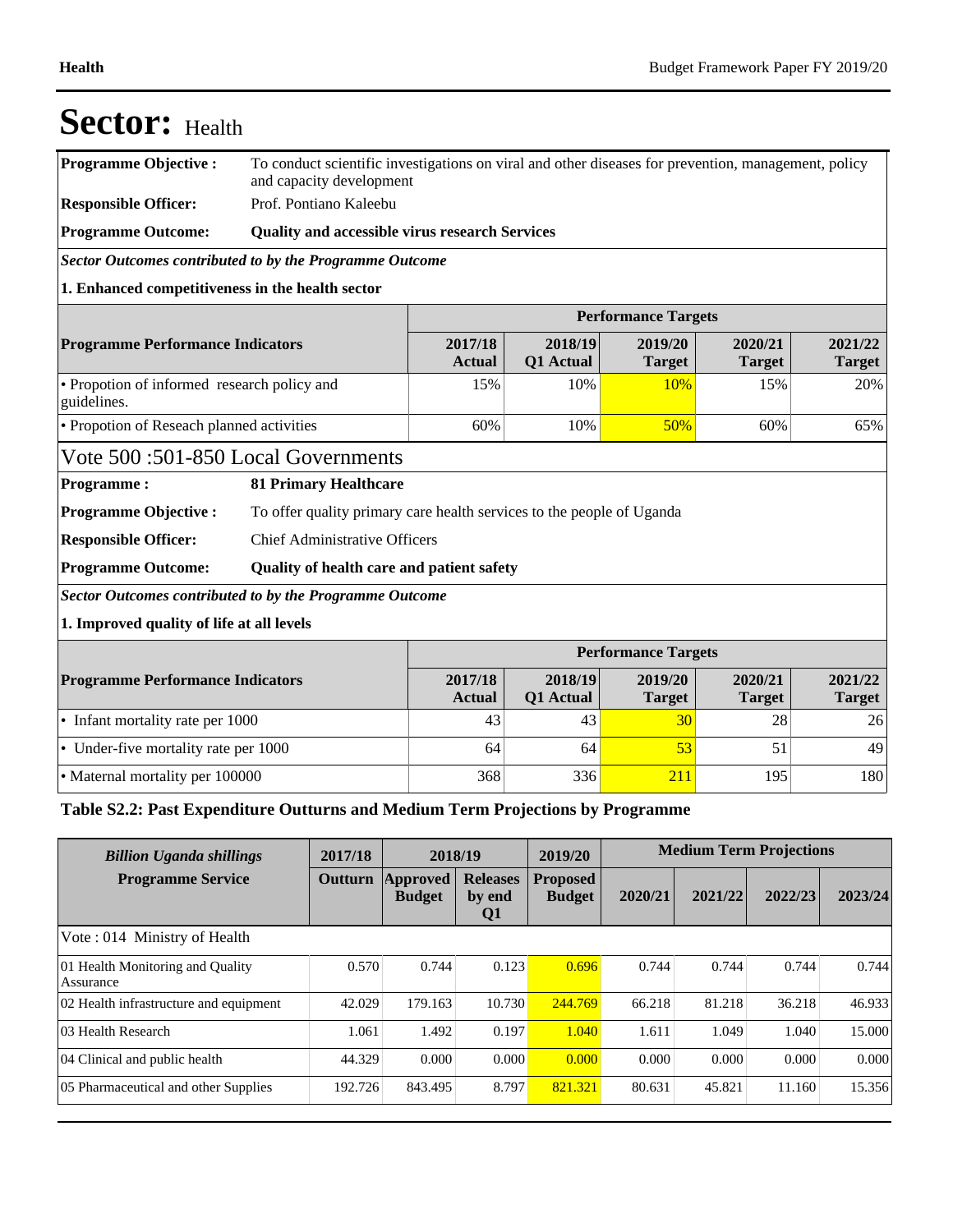| 06 Public Health Services                             | 0.000   | 31.593    | 2.015  | 33.347        | 25.743  | 30.743  | 25.024  | 20.160  |
|-------------------------------------------------------|---------|-----------|--------|---------------|---------|---------|---------|---------|
| 08 Clinical Health Services                           | 0.000   | 45.728    | 6.092  | 45.966        | 45.728  | 45.728  | 45.728  | 45.728  |
| 49 Policy, Planning and Support Services              | 17.901  | 28.680    | 2.461  | 15.968        | 25.337  | 40.845  | 58.700  | 56.014  |
| <b>Total for the Vote</b>                             | 298.615 | 1,130.896 | 30.414 | 1,163.107     | 246.013 | 246.149 | 178.615 | 199.936 |
| Vote: 107 Uganda AIDS Commission                      |         |           |        |               |         |         |         |         |
| 51 HIV/AIDS Services Coordination                     | 7.085   | 6.859     | 1.416  | 6.859         | 7.762   | 9.076   | 10.642  | 12.511  |
| <b>Total for the Vote</b>                             | 7.085   | 6.859     | 1.416  | 6.859         | 7.762   | 9.076   | 10.642  | 12.511  |
| Vote : 114 Uganda Cancer Institute                    |         |           |        |               |         |         |         |         |
| 57 Cancer Services                                    | 22.489  | 91.192    | 7.333  | 60.631        | 30.744  | 33.283  | 36.293  | 39.865  |
| <b>Total for the Vote</b>                             | 22.489  | 91.192    | 7.333  | 60.631        | 30.744  | 33.283  | 36.293  | 39.865  |
| Vote: 115 Uganda Heart Institute                      |         |           |        |               |         |         |         |         |
| 58 Heart Services                                     | 11.085  | 13.497    | 1.644  | 13.213        | 15.000  | 16.259  | 17.736  | 19.473  |
| <b>Total for the Vote</b>                             | 11.085  | 13.497    | 1.644  | 13.213        | 15.000  | 16.259  | 17.736  | 19.473  |
| Vote: 116 National Medical Stores                     |         |           |        |               |         |         |         |         |
| 59 Pharmaceutical and Medical Supplies                | 283.964 | 276.964   | 69.326 | 276.964       | 317.518 | 379.460 | 453.713 | 542.734 |
| <b>Total for the Vote</b>                             | 283.964 | 276.964   | 69.326 | 276.964       | 317.518 | 379.460 | 453.713 | 542.734 |
| Vote: 122 Kampala Capital City Authority              |         |           |        |               |         |         |         |         |
| 07 Community Health Management                        | 16.567  | 18.899    | 2.012  | 18.899        | 20.117  | 21.294  | 22.576  | 23.977  |
| <b>Total for the Vote</b>                             | 16.567  | 18.899    | 2.012  | 18.899        | 20.117  | 21.294  | 22.576  | 23.977  |
| Vote: 134 Health Service Commission                   |         |           |        |               |         |         |         |         |
| 52 Human Resource Management for<br>Health            | 5.159   | 6.404     | 0.856  | 5.996         | 6.676   | 7.582   | 8.650   | 9.914   |
| <b>Total for the Vote</b>                             | 5.159   | 6.404     | 0.856  | 5.996         | 6.676   | 7.582   | 8.650   | 9.914   |
| Vote: 151 Uganda Blood Transfusion Service (UBTS)     |         |           |        |               |         |         |         |         |
| 53 Safe Blood Provision                               | 12.723  | 19.172    | 3.046  | 18.900        | 21.494  | 24.500  | 28.076  | 32.336  |
| <b>Total for the Vote</b>                             | 12.723  | 19.172    | 3.046  | <b>18.900</b> | 21.494  | 24.500  | 28.076  | 32.336  |
| Vote: 161 Mulago Hospital Complex                     |         |           |        |               |         |         |         |         |
| 54 National Referral Hospital Services                | 63.608  | 63.506    | 12.433 | 61.384        | 67.504  | 74.222  | 82.017  | 91.092  |
| <b>Total for the Vote</b>                             | 63.608  | 63.506    | 12.433 | 61.384        | 67.504  | 74.222  | 82.017  | 91.092  |
| Vote: 162 Butabika Hospital                           |         |           |        |               |         |         |         |         |
| 55 Provision of Specialised Mental Health<br>Services | 10.940  | 13.052    | 2.085  | 12.601        | 14.039  | 15.559  | 17.340  | 19.433  |
| <b>Total for the Vote</b>                             | 10.940  | 13.052    | 2.085  | 12.601        | 14.039  | 15.559  | 17.340  | 19.433  |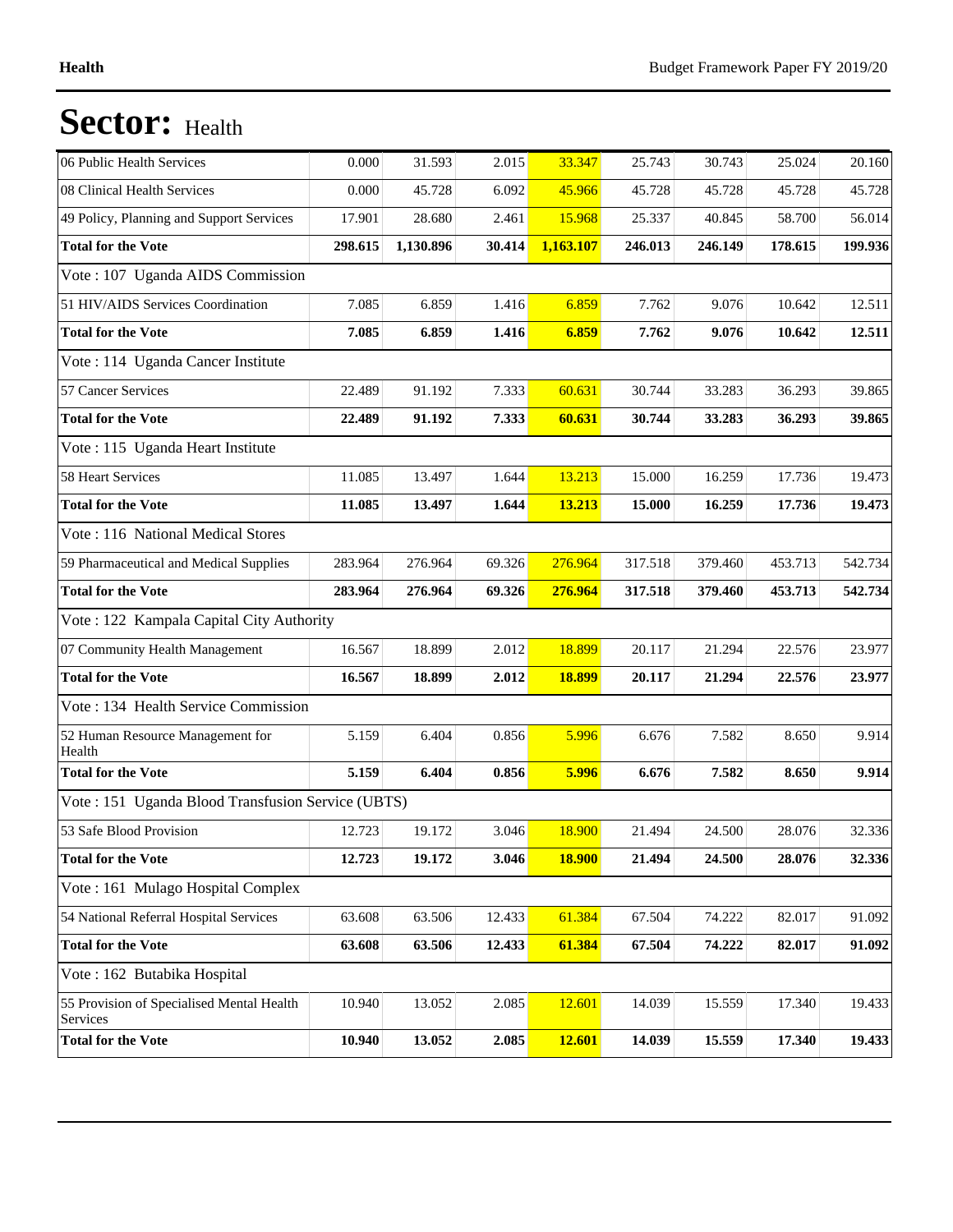| Vote: 163 Arua Referral Hospital         |       |        |       |               |        |        |        |        |
|------------------------------------------|-------|--------|-------|---------------|--------|--------|--------|--------|
| 56 Regional Referral Hospital Services   | 5.857 | 9.331  | 1.967 | 7.812         | 9.331  | 9.331  | 9.331  | 9.331  |
| <b>Total for the Vote</b>                | 5.857 | 9.331  | 1.967 | 7.812         | 9.331  | 9.331  | 9.331  | 9.331  |
| Vote : 164 Fort Portal Referral Hospital |       |        |       |               |        |        |        |        |
| 56 Regional Referral Hospital Services   | 5.492 | 8.895  | 1.397 | 8.084         | 8.895  | 8.895  | 8.895  | 8.895  |
| <b>Total for the Vote</b>                | 5.492 | 8.895  | 1.397 | 8.084         | 8.895  | 8.895  | 8.895  | 8.895  |
| Vote: 165 Gulu Referral Hospital         |       |        |       |               |        |        |        |        |
| 56 Regional Referral Hospital Services   | 6.140 | 8.639  | 1.497 | 8.027         | 8.639  | 8.639  | 8.639  | 8.639  |
| <b>Total for the Vote</b>                | 6.140 | 8.639  | 1.497 | 8.027         | 8.639  | 8.639  | 8.639  | 8.639  |
| Vote: 166 Hoima Referral Hospital        |       |        |       |               |        |        |        |        |
| 56 Regional Referral Hospital Services   | 5.282 | 8.894  | 1.803 | 8.440         | 8.894  | 8.894  | 8.894  | 8.894  |
| <b>Total for the Vote</b>                | 5.282 | 8.894  | 1.803 | 8.440         | 8.894  | 8.894  | 8.894  | 8.894  |
| Vote: 167 Jinja Referral Hospital        |       |        |       |               |        |        |        |        |
| 56 Regional Referral Hospital Services   | 7.326 | 10.903 | 1.782 | 10.177        | 10.903 | 10.903 | 10.903 | 10.903 |
| <b>Total for the Vote</b>                | 7.326 | 10.903 | 1.782 | 10.177        | 10.903 | 10.903 | 10.903 | 10.903 |
| Vote: 168 Kabale Referral Hospital       |       |        |       |               |        |        |        |        |
| 56 Regional Referral Hospital Services   | 5.255 | 7.451  | 1.162 | 7.089         | 7.451  | 7.451  | 7.451  | 7.451  |
| <b>Total for the Vote</b>                | 5.255 | 7.451  | 1.162 | 7.089         | 7.451  | 7.451  | 7.451  | 7.451  |
| Vote: 169 Masaka Referral Hospital       |       |        |       |               |        |        |        |        |
| 56 Regional Referral Hospital Services   | 6.065 | 8.260  | 1.270 | 7.841         | 8.260  | 8.260  | 8.260  | 8.260  |
| <b>Total for the Vote</b>                | 6.065 | 8.260  | 1.270 | 7.841         | 8.260  | 8.260  | 8.260  | 8.260  |
| Vote: 170 Mbale Referral Hospital        |       |        |       |               |        |        |        |        |
| 56 Regional Referral Hospital Services   | 9.742 | 13.012 | 2.137 | 12.101        | 13.012 | 13.012 | 13.012 | 13.012 |
| <b>Total for the Vote</b>                | 9.742 | 13.012 | 2.137 | <b>12.101</b> | 13.012 | 13.012 | 13.012 | 13.012 |
| Vote: 171 Soroti Referral Hospital       |       |        |       |               |        |        |        |        |
| 56 Regional Referral Hospital Services   | 5.322 | 8.018  | 1.268 | 7.333         | 8.018  | 8.018  | 8.018  | 8.018  |
| <b>Total for the Vote</b>                | 5.322 | 8.018  | 1.268 | 7.333         | 8.018  | 8.018  | 8.018  | 8.018  |
| Vote : 172 Lira Referral Hospital        |       |        |       |               |        |        |        |        |
| 56 Regional Referral Hospital Services   | 5.946 | 8.755  | 1.392 | 8.125         | 8.755  | 8.755  | 8.755  | 8.755  |
| <b>Total for the Vote</b>                |       |        |       |               |        |        |        |        |